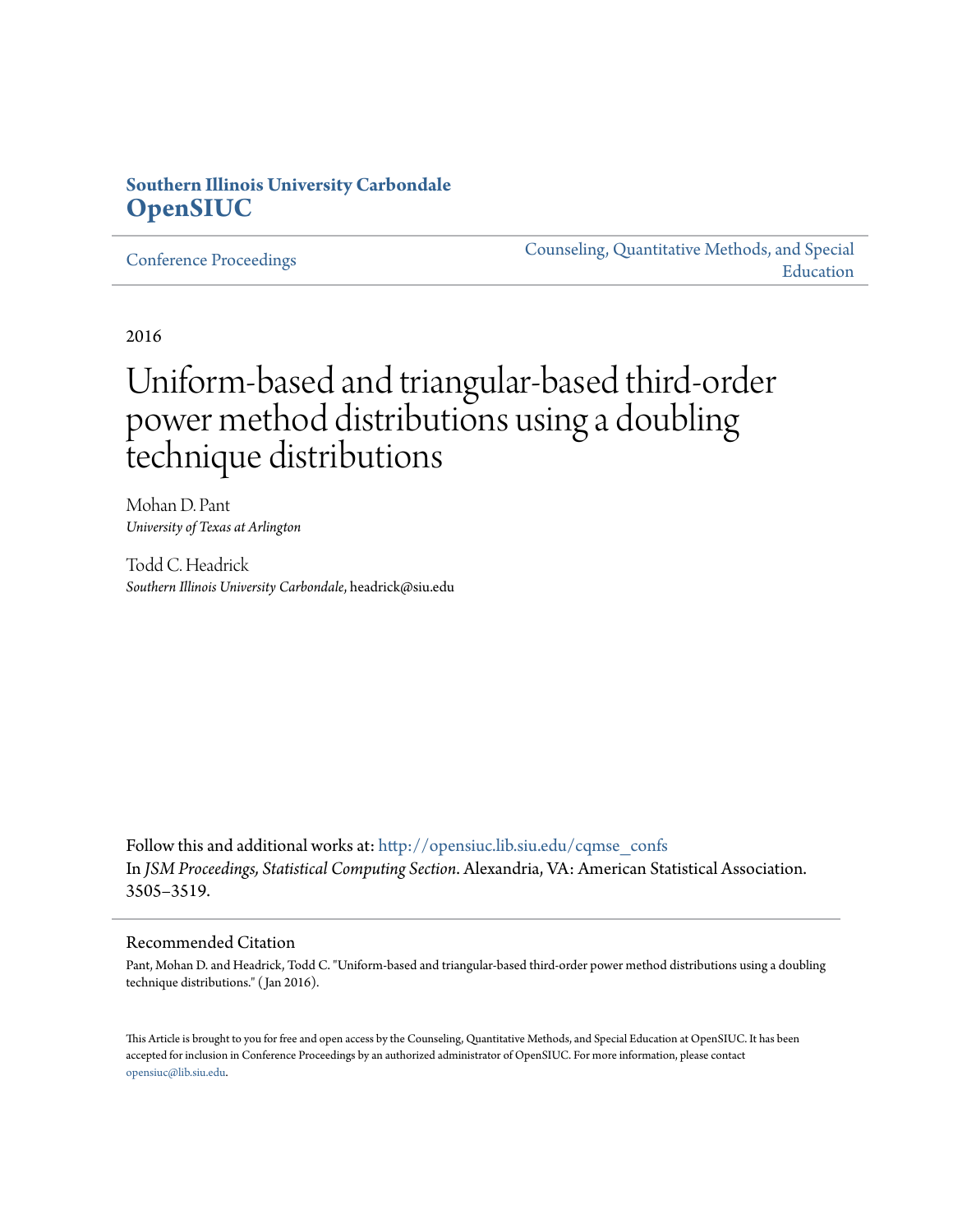# **Uniform- and Triangular-Based Third-Order Power Method Distributions Using a Doubling Technique**

Mohan D. Pant<sup>1</sup>, Todd C. Headrick<sup>2</sup>

<sup>1</sup>University of Texas at Arlington, 320-B Science Hall, Box 19777, Arlington, TX 76019; [mpant@uta.edu](mailto:mpant@uta.edu) <sup>2</sup>Southern Illinois University at Carbondale, 222-J Wham Building, Mail Code 4618,

Carbondale, IL 62901; [headrick@siu.edu](mailto:headrick@siu.edu)

# **Abstract**

Power method (PM) polynomials have been used for simulating non-normal distributions in a variety of settings such as toxicology research, price risk, business-cycle features, microarray analysis, computer adaptive testing, and structural equation modeling. A majority of the applications associated with the PM polynomials are based on the method of matching conventional moments (e.g., skew and kurtosis). However, estimators of skew and kurtosis can be (a) substantially biased, (b) highly dispersed, or (c) influenced by outliers. To address this limitation, two families of third-order PM distributions are developed through the method of  $L$ -moments (Hosking, 1990) using a doubling technique (Morgenthaler & Tukey, 2000) and contrasted with the method of moments in the contexts of estimation of parameters. The methodology is based on simulating uniform- and triangular-based third-order PM distributions with specified values of  $L$ -skew and  $L$ kurtosis. Monte Carlo simulation results indicate that the estimators based on method of *L*moments are superior to their conventional moment-based counterparts.

# **1. Introduction**

The third-order power method (PM) polynomial is defined as ([Headrick, 2010](https://www.researchgate.net/publication/224983250_Statistical_Simulation_Power_Method_Polynomials_and_Other_Transformations?el=1_x_8&enrichId=rgreq-00d976458d24f28527bbb3bc3bf5431b-XXX&enrichSource=Y292ZXJQYWdlOzMxMTMyNjQ5NztBUzo0MzQ5NDExNTk4NDE3OTNAMTQ4MDcwOTQ2MTY5Nw==))

$$
p(V) = c_0 + c_1 V + c_2 V^2 + c_3 V^3,
$$
 (1)

where  $V$  is a random variable with probability density function (pdf) and cumulative distribution function (cdf) denoted as  $\phi(v)$  and  $\Phi(v)$ . If the random variable V in (1) is drawn from a standard normal distribution, then the expression in (1) is the Fleishman's (1978) third-order PM polynomial. The Fleishman's PM polynomial in (1) has been used in a variety of contexts for the purpose of simulating non-normal distributions with specified values of skew and kurtosis. Some examples include: asset pricing theory (Affleck-[Graves & MacDonald, 1989](https://www.researchgate.net/publication/4992215_Nonnormalities_and_Tests_of_Asset_Pricing_Theories?el=1_x_8&enrichId=rgreq-00d976458d24f28527bbb3bc3bf5431b-XXX&enrichSource=Y292ZXJQYWdlOzMxMTMyNjQ5NztBUzo0MzQ5NDExNTk4NDE3OTNAMTQ4MDcwOTQ2MTY5Nw==)), business-cycle features (Hess & [Iwata, 1997](https://www.researchgate.net/publication/4719658_Measuring_and_Comparing_Business-Cycle_Features?el=1_x_8&enrichId=rgreq-00d976458d24f28527bbb3bc3bf5431b-XXX&enrichSource=Y292ZXJQYWdlOzMxMTMyNjQ5NztBUzo0MzQ5NDExNTk4NDE3OTNAMTQ4MDcwOTQ2MTY5Nw==)), microarray analysis ([Powell, Anderson, Cheng, & Alvord, 2002](https://www.researchgate.net/publication/11045340_Robustness_of_the_Chen-Dougherty-Bittner_procedure_against_non-normality_and_heterogeneity_in_the_coefficient_of_variation?el=1_x_8&enrichId=rgreq-00d976458d24f28527bbb3bc3bf5431b-XXX&enrichSource=Y292ZXJQYWdlOzMxMTMyNjQ5NztBUzo0MzQ5NDExNTk4NDE3OTNAMTQ4MDcwOTQ2MTY5Nw==)), price risk ([Mahul, 2003](https://www.researchgate.net/publication/5212184_Hedging_price_risk_in_the_presence_of_crop_yield_and_revenue_insurance?el=1_x_8&enrichId=rgreq-00d976458d24f28527bbb3bc3bf5431b-XXX&enrichSource=Y292ZXJQYWdlOzMxMTMyNjQ5NztBUzo0MzQ5NDExNTk4NDE3OTNAMTQ4MDcwOTQ2MTY5Nw==)), multivariate analysis ([Steyn, 1993](https://www.researchgate.net/publication/23630762_On_the_Problem_of_More_Than_One_Kurtosis_Parameter_in_Multivariate_Analysis?el=1_x_8&enrichId=rgreq-00d976458d24f28527bbb3bc3bf5431b-XXX&enrichSource=Y292ZXJQYWdlOzMxMTMyNjQ5NztBUzo0MzQ5NDExNTk4NDE3OTNAMTQ4MDcwOTQ2MTY5Nw==)), analysis of variance (ANOVA) ([Berkovits, Hancock,](https://www.researchgate.net/publication/241752222_Bootstrap_Resampling_Approaches_for_Repeated_Measure_Designs_Relative_Robustness_to_Sphericity_and_Normality_Violations?el=1_x_8&enrichId=rgreq-00d976458d24f28527bbb3bc3bf5431b-XXX&enrichSource=Y292ZXJQYWdlOzMxMTMyNjQ5NztBUzo0MzQ5NDExNTk4NDE3OTNAMTQ4MDcwOTQ2MTY5Nw==)  [& Nevitt, 2000;](https://www.researchgate.net/publication/241752222_Bootstrap_Resampling_Approaches_for_Repeated_Measure_Designs_Relative_Robustness_to_Sphericity_and_Normality_Violations?el=1_x_8&enrichId=rgreq-00d976458d24f28527bbb3bc3bf5431b-XXX&enrichSource=Y292ZXJQYWdlOzMxMTMyNjQ5NztBUzo0MzQ5NDExNTk4NDE3OTNAMTQ4MDcwOTQ2MTY5Nw==) [Lix & Fouladi, 2007;](https://www.researchgate.net/publication/5875587_Robust_step-down_tests_for_multivariate_independent_group_designs?el=1_x_8&enrichId=rgreq-00d976458d24f28527bbb3bc3bf5431b-XXX&enrichSource=Y292ZXJQYWdlOzMxMTMyNjQ5NztBUzo0MzQ5NDExNTk4NDE3OTNAMTQ4MDcwOTQ2MTY5Nw==) [Keselman, Wilcox, Algina, Othman, & Fradette,](https://www.researchgate.net/publication/5418389_A_comparative_study_of_robust_tests_for_spread_Asymmetric_trimming_strategies?el=1_x_8&enrichId=rgreq-00d976458d24f28527bbb3bc3bf5431b-XXX&enrichSource=Y292ZXJQYWdlOzMxMTMyNjQ5NztBUzo0MzQ5NDExNTk4NDE3OTNAMTQ4MDcwOTQ2MTY5Nw==)  [2008](https://www.researchgate.net/publication/5418389_A_comparative_study_of_robust_tests_for_spread_Asymmetric_trimming_strategies?el=1_x_8&enrichId=rgreq-00d976458d24f28527bbb3bc3bf5431b-XXX&enrichSource=Y292ZXJQYWdlOzMxMTMyNjQ5NztBUzo0MzQ5NDExNTk4NDE3OTNAMTQ4MDcwOTQ2MTY5Nw==)), analysis of covariance (ANCOVA) ([Harwell & Serlin, 1988;](https://www.researchgate.net/publication/232497923_An_Empirical_Study_of_a_Proposed_Test_of_Nonparametric_Analysis_of_Covariance?el=1_x_8&enrichId=rgreq-00d976458d24f28527bbb3bc3bf5431b-XXX&enrichSource=Y292ZXJQYWdlOzMxMTMyNjQ5NztBUzo0MzQ5NDExNTk4NDE3OTNAMTQ4MDcwOTQ2MTY5Nw==) [Headrick &](https://www.researchgate.net/publication/224862758_Properties_of_the_rank_transformation_in_factorial_analysis_of_covariance?el=1_x_8&enrichId=rgreq-00d976458d24f28527bbb3bc3bf5431b-XXX&enrichSource=Y292ZXJQYWdlOzMxMTMyNjQ5NztBUzo0MzQ5NDExNTk4NDE3OTNAMTQ4MDcwOTQ2MTY5Nw==)  [Sawilowsky, 2000](https://www.researchgate.net/publication/224862758_Properties_of_the_rank_transformation_in_factorial_analysis_of_covariance?el=1_x_8&enrichId=rgreq-00d976458d24f28527bbb3bc3bf5431b-XXX&enrichSource=Y292ZXJQYWdlOzMxMTMyNjQ5NztBUzo0MzQ5NDExNTk4NDE3OTNAMTQ4MDcwOTQ2MTY5Nw==)), regression analysis ([Headrick & Rotou, 2001](https://www.researchgate.net/publication/4896005_An_investigation_of_the_rank_transformation_in_multiple_regression?el=1_x_8&enrichId=rgreq-00d976458d24f28527bbb3bc3bf5431b-XXX&enrichSource=Y292ZXJQYWdlOzMxMTMyNjQ5NztBUzo0MzQ5NDExNTk4NDE3OTNAMTQ4MDcwOTQ2MTY5Nw==)), item response theory ([Stone, 2003](https://www.researchgate.net/publication/240278751_Empirical_Power_and_Type_I_Error_Rates_for_an_IRT_Fit_Statistic_that_Considers_the_Precision_of_Ability_Estimates?el=1_x_8&enrichId=rgreq-00d976458d24f28527bbb3bc3bf5431b-XXX&enrichSource=Y292ZXJQYWdlOzMxMTMyNjQ5NztBUzo0MzQ5NDExNTk4NDE3OTNAMTQ4MDcwOTQ2MTY5Nw==)), nonparametric statistics ([Beasley & Zumbo, 2003](https://www.researchgate.net/publication/4897666_Comparison_of_aligned_Friedman_rank_and_parametric_methods_for_testing_interactions_in_split-plot_designs?el=1_x_8&enrichId=rgreq-00d976458d24f28527bbb3bc3bf5431b-XXX&enrichSource=Y292ZXJQYWdlOzMxMTMyNjQ5NztBUzo0MzQ5NDExNTk4NDE3OTNAMTQ4MDcwOTQ2MTY5Nw==)), toxicology research ([Hothorn & Lehmacher, 2007](https://www.researchgate.net/publication/242939459_A_Simple_Testing_Procedure_Control_versusk_Treatments_for_One-sided_Ordered_Alternatives_with_Application_in_Toxicology?el=1_x_8&enrichId=rgreq-00d976458d24f28527bbb3bc3bf5431b-XXX&enrichSource=Y292ZXJQYWdlOzMxMTMyNjQ5NztBUzo0MzQ5NDExNTk4NDE3OTNAMTQ4MDcwOTQ2MTY5Nw==)), and structural equation modeling ([Henson, Reise, & Kim,](https://www.researchgate.net/publication/280798785_Detecting_mixtures_from_structural_model_differences_using_latent_variable_mixture_modeling_A_comparison_of_relative_model_fit_statistics?el=1_x_8&enrichId=rgreq-00d976458d24f28527bbb3bc3bf5431b-XXX&enrichSource=Y292ZXJQYWdlOzMxMTMyNjQ5NztBUzo0MzQ5NDExNTk4NDE3OTNAMTQ4MDcwOTQ2MTY5Nw==)  [2007](https://www.researchgate.net/publication/280798785_Detecting_mixtures_from_structural_model_differences_using_latent_variable_mixture_modeling_A_comparison_of_relative_model_fit_statistics?el=1_x_8&enrichId=rgreq-00d976458d24f28527bbb3bc3bf5431b-XXX&enrichSource=Y292ZXJQYWdlOzMxMTMyNjQ5NztBUzo0MzQ5NDExNTk4NDE3OTNAMTQ4MDcwOTQ2MTY5Nw==)).

If the random variable  $V$  in (1) is drawn from a standard logistic and standard uniform distributions, respectively, then the corresponding expressions in (1) are referred to as logistic-based and uniform-based PM polynomials (Hodis & Headrick, 2007; Hodis,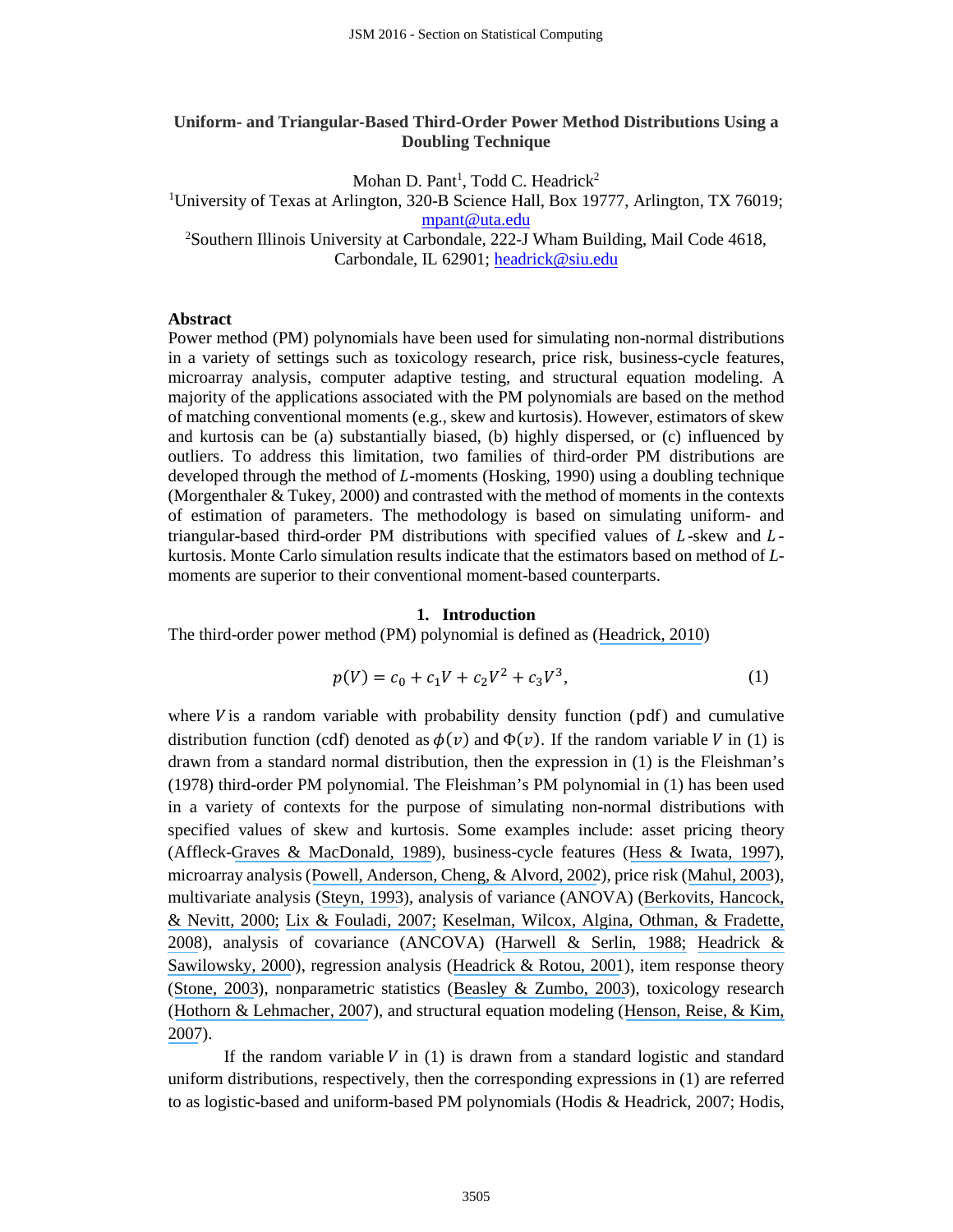2008; [Headrick, 2010](https://www.researchgate.net/publication/224983250_Statistical_Simulation_Power_Method_Polynomials_and_Other_Transformations?el=1_x_8&enrichId=rgreq-00d976458d24f28527bbb3bc3bf5431b-XXX&enrichSource=Y292ZXJQYWdlOzMxMTMyNjQ5NztBUzo0MzQ5NDExNTk4NDE3OTNAMTQ4MDcwOTQ2MTY5Nw==)). A triangular-based PM polynomial has been developed by considering the random variable  $V$  from a standard triangular distribution and this triangular-based PM polynomial is contrasted with the normal-, logistic-, and uniformbased PM polynomials (see [Hodis, Headrick, & Sheng, 2012](https://www.researchgate.net/publication/224983259_Power_method_distributions_through_conventional_moments_and_L-moments?el=1_x_8&enrichId=rgreq-00d976458d24f28527bbb3bc3bf5431b-XXX&enrichSource=Y292ZXJQYWdlOzMxMTMyNjQ5NztBUzo0MzQ5NDExNTk4NDE3OTNAMTQ4MDcwOTQ2MTY5Nw==)). For the PM polynomial in (1) to produce a valid pdf, it is required that the expression in (1) be a strictly increasing monotone function. This requirement implies that an inverse function  $(p^{-1})$  exists. As such, the parametric forms of cdf and pdf associated with  $(1)$  can be expressed as (Headrick  $\&$ [Kowalchuk, 2007;](https://www.researchgate.net/publication/224983243_The_power_method_transformation_It) [Headrick, 2010](https://www.researchgate.net/publication/224983250_Statistical_Simulation_Power_Method_Polynomials_and_Other_Transformations?el=1_x_8&enrichId=rgreq-00d976458d24f28527bbb3bc3bf5431b-XXX&enrichSource=Y292ZXJQYWdlOzMxMTMyNjQ5NztBUzo0MzQ5NDExNTk4NDE3OTNAMTQ4MDcwOTQ2MTY5Nw==))

$$
F(p(V)) = (p(V), \Phi(V))
$$
\n(2)

$$
f(p(V)) = (p(V), \phi(V)/p'(V))
$$
 (3)

One of the limitations associated with the PM polynomials is that the non-normal distributions with values of skew and (or) kurtosis that lie in the upper right region of the skew-kurtosis boundary graph (e.g., Headrick, 2010, p. 20) can be excessively leptokurtic and thus may not be representative of real world data ([Pant & Headrick, 2012](https://www.researchgate.net/publication/233764475_A_Doubling_Technique_for_the_Power_Method_Transformations?el=1_x_8&enrichId=rgreq-00d976458d24f28527bbb3bc3bf5431b-XXX&enrichSource=Y292ZXJQYWdlOzMxMTMyNjQ5NztBUzo0MzQ5NDExNTk4NDE3OTNAMTQ4MDcwOTQ2MTY5Nw==)). For example, Figure 1 (Panel A) shows a pdf of uniform-based PM polynomial with skew  $(\gamma_3)$  of 1.2 and kurtosis  $(\gamma_4)$  of 1.2. This example illustrates the limitation that the PM can have in terms of excessive peakedness.



Figure 1. Probability density function (pdf) of a traditional third order uniform-based (Panel A) and a double-uniform (Panel B) PM distributions based on matching the conventional skew of 1.2 and kurtosis of 1.2. The values of coefficients  $c_{i=0,1,2,3}$  for the distribution in Panel A were determined by solving the system of equations (2.26)—(2.29) from Headrick (2010, p. 16), whereas the values of  $C_{\mathcal{L}}$  and  $C_{\mathcal{R}}$  for the distribution in Panel B were determined by solving (9)—(10).

Another limitation associated with the PM distributions is that the conventionalmoment-based estimators of  $\gamma_3$  and  $\gamma_4$  have unfavorable attributes insofar as they can be substantially biased, highly dispersed, or can be influenced by outliers ([Hosking, 1990](https://www.researchgate.net/publication/239061225_L-Moment_-_Analysis_and_Estimation_of_Distributions_Using_Linear-Combinations_of_Order-Statistics?el=1_x_8&enrichId=rgreq-00d976458d24f28527bbb3bc3bf5431b-XXX&enrichSource=Y292ZXJQYWdlOzMxMTMyNjQ5NztBUzo0MzQ5NDExNTk4NDE3OTNAMTQ4MDcwOTQ2MTY5Nw==),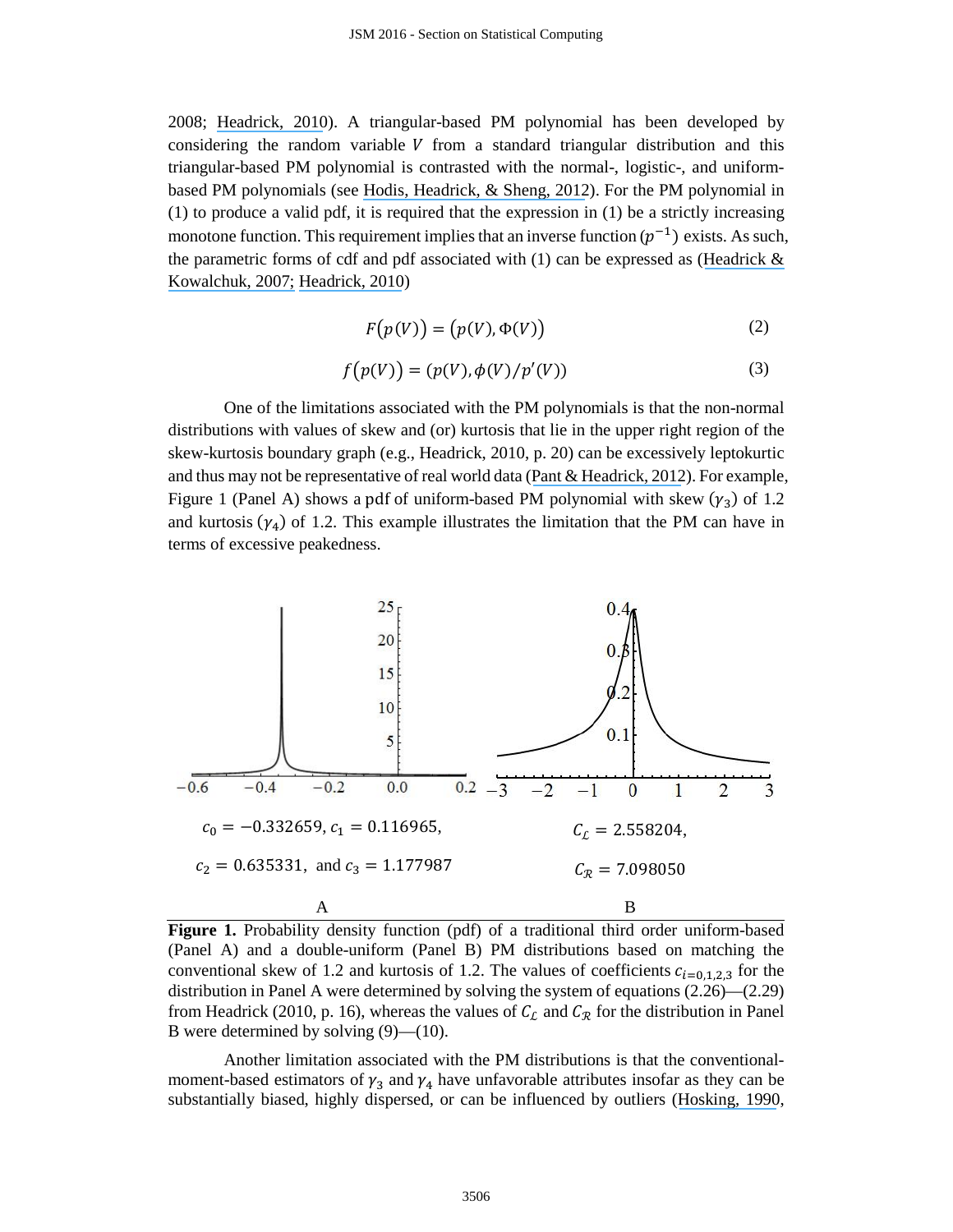[1992](https://www.researchgate.net/publication/246865259_Moments_or_L_Moments_An_Example_Comparing_Two_Measures_of_Distributional_Shape?el=1_x_8&enrichId=rgreq-00d976458d24f28527bbb3bc3bf5431b-XXX&enrichSource=Y292ZXJQYWdlOzMxMTMyNjQ5NztBUzo0MzQ5NDExNTk4NDE3OTNAMTQ4MDcwOTQ2MTY5Nw==); [Hosking & Wallis, 1997](https://www.researchgate.net/publication/269864369_Regional_Frequency_Analysis_An_Approach_Based_on_L-Moments?el=1_x_8&enrichId=rgreq-00d976458d24f28527bbb3bc3bf5431b-XXX&enrichSource=Y292ZXJQYWdlOzMxMTMyNjQ5NztBUzo0MzQ5NDExNTk4NDE3OTNAMTQ4MDcwOTQ2MTY5Nw==)), therefore, may not be good representatives of their corresponding parameters. Table 1 gives the parameters and sample estimates of skew  $(\gamma_3)$ and kurtosis  $(\gamma_4)$  for the distribution in Fig. 1 (Panel B). Inspection of Table 1 indicates that the bootstrap estimates ( $\hat{\gamma}_3$  and  $\hat{\gamma}_4$ ) of skew and kurtosis ( $\gamma_3$  and  $\gamma_4$ ) are substantially attenuated below their corresponding parameter values with greater bias and variance as the order of the estimate increases. Specifically, for the sample size of  $n = 25$ , the values of the estimates are 96.92%, and 135.33% of their corresponding parameters, respectively. The estimates ( $\hat{\gamma}_3$  and  $\hat{\gamma}_4$ ) of skew and kurtosis ( $\gamma_3$  and  $\gamma_4$ ) in Table 1 were calculated based on Fisher's  $k$ -statistics formulae (see, e.g., Kendall & Stuart, 1977, pp. 299-300), currently used by most commercial software packages such as SAS, SPSS, Minitab, etc., for computing the values of skew and kurtosis (where  $\gamma_{3,4} = 0$  for the standard normal distribution).

**Table 1:** Conventional moment-based parameter values of skew  $(\gamma_3)$  and kurtosis  $(\gamma_4)$ and *L*-moment-based parameter values of *L*-skew  $(\tau_3)$  and *L*-kurtosis  $(\tau_4)$  with their corresponding estimates for the pdf in Fig. 1 (Panel B). Each bootstrapped estimate (Estimate), associated 95% bootstrap confidence interval (95% C.I.), and the standard error (SE) were based on resampling 25,000 statistics. Each statistic was based on a sample size of  $n = 25$ .

|                            | Skew: $\gamma_3 = 1.2$     |           | Kurtosis: $\gamma_4 = 1.2$             |                |           |  |
|----------------------------|----------------------------|-----------|----------------------------------------|----------------|-----------|--|
| Estimate: $\hat{\gamma}_3$ | 95% C.I.                   | <b>SE</b> | Estimate: $\hat{\gamma}_4$             | 95% C.I.       | <b>SE</b> |  |
| 1.163                      | 1.1568, 1.1691             | 0.0031    | 1.624                                  | 1.5999, 1.6477 | 0.0121    |  |
|                            | L-skew $(\tau_3) = 0.2409$ |           | <i>L</i> -kurtosis $(\tau_4) = 0.2342$ |                |           |  |
| Estimate: $\hat{\tau}_3$   | 95% C.I.                   | <b>SE</b> | Estimate: $\hat{\xi}_4$                | 95% C.I.       | SE.       |  |
| 0.2374                     | 0.2362, 0.2385             | 0.0006    | 0.2466                                 | 0.2455, 0.2479 | 0.0006    |  |

In order to address above limitations, Pant and Headrick (2012) have characterized  $double-normal-$  and  $double-logistic-PM$  distributions using  $L$ -moment-based procedure and contrasted this procedure with the conventional-moment-based procedure. Additionally, to address the latter limitation, Headrick (2011) has characterized the PM distributions through the method of  $L$ -moments. The method of  $L$ -moments (Hosking, [1990](https://www.researchgate.net/publication/239061225_L-Moment_-_Analysis_and_Estimation_of_Distributions_Using_Linear-Combinations_of_Order-Statistics?el=1_x_8&enrichId=rgreq-00d976458d24f28527bbb3bc3bf5431b-XXX&enrichSource=Y292ZXJQYWdlOzMxMTMyNjQ5NztBUzo0MzQ5NDExNTk4NDE3OTNAMTQ4MDcwOTQ2MTY5Nw==)) is an attractive alternative to conventional moment-based method as it can be used in fitting theoretical and empirical distributions, estimating parameters, and testing of hypothesis ([Hosking, 1990](https://www.researchgate.net/publication/239061225_L-Moment_-_Analysis_and_Estimation_of_Distributions_Using_Linear-Combinations_of_Order-Statistics?el=1_x_8&enrichId=rgreq-00d976458d24f28527bbb3bc3bf5431b-XXX&enrichSource=Y292ZXJQYWdlOzMxMTMyNjQ5NztBUzo0MzQ5NDExNTk4NDE3OTNAMTQ4MDcwOTQ2MTY5Nw==), [1992](https://www.researchgate.net/publication/246865259_Moments_or_L_Moments_An_Example_Comparing_Two_Measures_of_Distributional_Shape?el=1_x_8&enrichId=rgreq-00d976458d24f28527bbb3bc3bf5431b-XXX&enrichSource=Y292ZXJQYWdlOzMxMTMyNjQ5NztBUzo0MzQ5NDExNTk4NDE3OTNAMTQ4MDcwOTQ2MTY5Nw==); [Hosking & Wallis, 1997;](https://www.researchgate.net/publication/269864369_Regional_Frequency_Analysis_An_Approach_Based_on_L-Moments?el=1_x_8&enrichId=rgreq-00d976458d24f28527bbb3bc3bf5431b-XXX&enrichSource=Y292ZXJQYWdlOzMxMTMyNjQ5NztBUzo0MzQ5NDExNTk4NDE3OTNAMTQ4MDcwOTQ2MTY5Nw==) [Headrick, 2011](https://www.researchgate.net/publication/224983251_A_Characterization_of_Power_Method_Transformations_through_L-Moments?el=1_x_8&enrichId=rgreq-00d976458d24f28527bbb3bc3bf5431b-XXX&enrichSource=Y292ZXJQYWdlOzMxMTMyNjQ5NztBUzo0MzQ5NDExNTk4NDE3OTNAMTQ4MDcwOTQ2MTY5Nw==)). In the context of PM distributions, some of the advantages that  $L$ -moment based estimators (of  $L$ -skew and  $L$ -kurtosis) have over conventional moments are that they (a) exist whenever the mean of the distribution exists, (b) are nearly unbiased for all sample sizes and distributions, and (c) are more robust in the presence of outliers ([Hosking, 1990](https://www.researchgate.net/publication/239061225_L-Moment_-_Analysis_and_Estimation_of_Distributions_Using_Linear-Combinations_of_Order-Statistics?el=1_x_8&enrichId=rgreq-00d976458d24f28527bbb3bc3bf5431b-XXX&enrichSource=Y292ZXJQYWdlOzMxMTMyNjQ5NztBUzo0MzQ5NDExNTk4NDE3OTNAMTQ4MDcwOTQ2MTY5Nw==), [1992](https://www.researchgate.net/publication/246865259_Moments_or_L_Moments_An_Example_Comparing_Two_Measures_of_Distributional_Shape?el=1_x_8&enrichId=rgreq-00d976458d24f28527bbb3bc3bf5431b-XXX&enrichSource=Y292ZXJQYWdlOzMxMTMyNjQ5NztBUzo0MzQ5NDExNTk4NDE3OTNAMTQ4MDcwOTQ2MTY5Nw==); [Hosking & Wallis, 1997;](https://www.researchgate.net/publication/269864369_Regional_Frequency_Analysis_An_Approach_Based_on_L-Moments?el=1_x_8&enrichId=rgreq-00d976458d24f28527bbb3bc3bf5431b-XXX&enrichSource=Y292ZXJQYWdlOzMxMTMyNjQ5NztBUzo0MzQ5NDExNTk4NDE3OTNAMTQ4MDcwOTQ2MTY5Nw==) [Headrick, 2011;](https://www.researchgate.net/publication/224983251_A_Characterization_of_Power_Method_Transformations_through_L-Moments?el=1_x_8&enrichId=rgreq-00d976458d24f28527bbb3bc3bf5431b-XXX&enrichSource=Y292ZXJQYWdlOzMxMTMyNjQ5NztBUzo0MzQ5NDExNTk4NDE3OTNAMTQ4MDcwOTQ2MTY5Nw==) [Pant & Headrick, 2013](https://www.researchgate.net/publication/236900628_A_Method_for_Simulating_Burr_Type_III_and_Type_XII_Distributions_through_L-Moments_and_L-Correlations?el=1_x_8&enrichId=rgreq-00d976458d24f28527bbb3bc3bf5431b-XXX&enrichSource=Y292ZXJQYWdlOzMxMTMyNjQ5NztBUzo0MzQ5NDExNTk4NDE3OTNAMTQ4MDcwOTQ2MTY5Nw==)).

For example, for the double-uniform-PM pdf in Fig. 1 (Panel B), the *L*-momentbased estimates ( $\hat{\tau}_3$  and  $\hat{\tau}_4$ ) of L-skew and L-kurtosis ( $\tau_3$  and  $\tau_4$ ) in Table 1 are relatively closer to their respective parameter values with much smaller variance compared to their conventional moment-based counterparts. Inspection of Table 1 shows that for the sample size of  $n = 25$ , the values of the estimates are on average 98.55% and 105.29% of their corresponding parameters.

In the context of the limitations described above, the main purpose of this study is to develop a double-uniform-PM and a double-triangular-PM distributions using a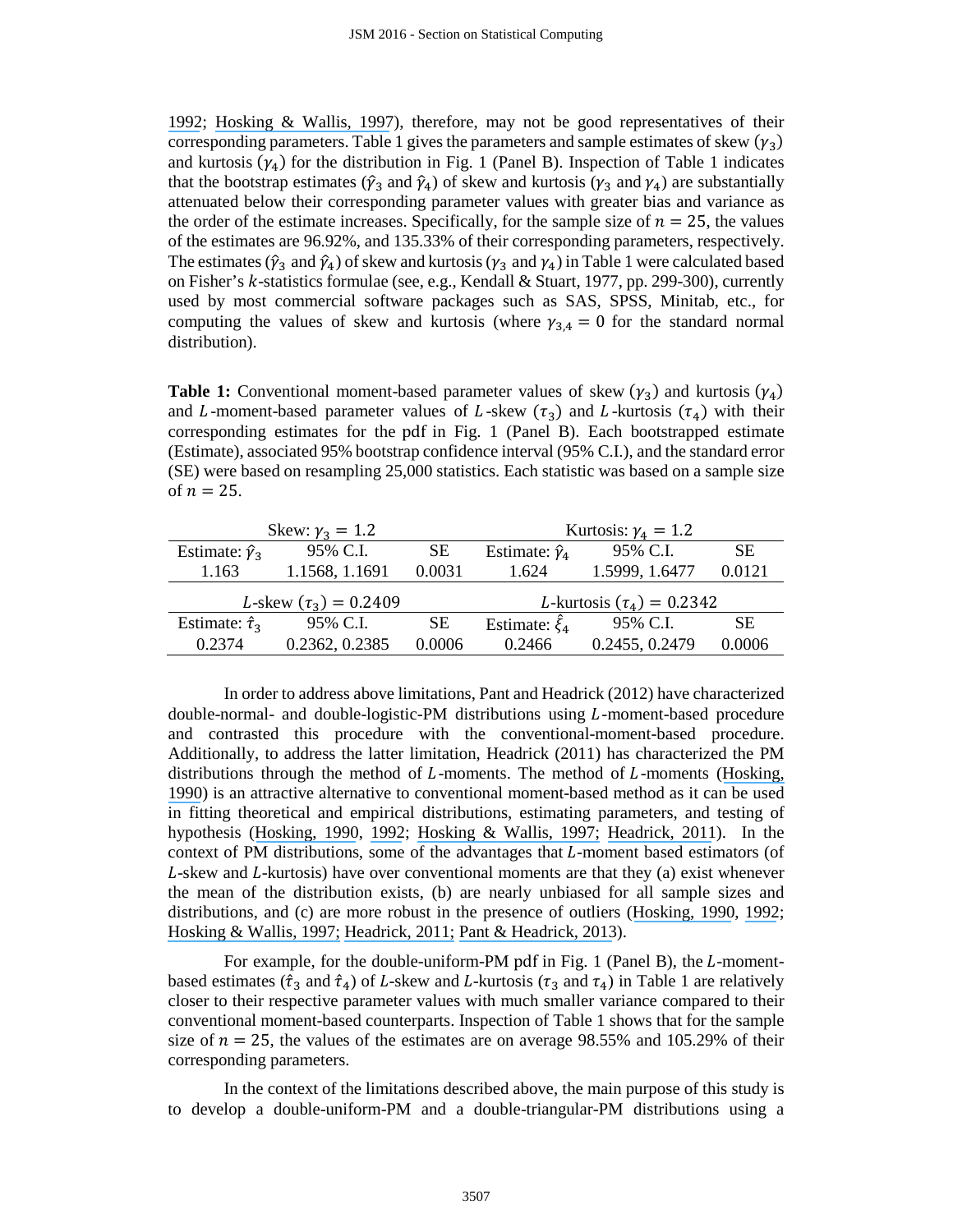doubling technique (Morgenthaler  $&$  Tukey, 2000), characterize these distributions through the method of  $L$ -moments, and contrast the estimates of  $L$ -moments with their conventional-moment-based counterparts.

The two families of double-uniform-PM and double-triangular-PM distributions can be derived by using a doubling technique ([Morgenthaler & Tukey, 2000;](https://www.researchgate.net/publication/283453788_Fitting_quantiles_doubling_HR_HQ_and_HHH_distributions?el=1_x_8&enrichId=rgreq-00d976458d24f28527bbb3bc3bf5431b-XXX&enrichSource=Y292ZXJQYWdlOzMxMTMyNjQ5NztBUzo0MzQ5NDExNTk4NDE3OTNAMTQ4MDcwOTQ2MTY5Nw==) Pant  $\&$ [Headrick, 2012](https://www.researchgate.net/publication/233764475_A_Doubling_Technique_for_the_Power_Method_Transformations?el=1_x_8&enrichId=rgreq-00d976458d24f28527bbb3bc3bf5431b-XXX&enrichSource=Y292ZXJQYWdlOzMxMTMyNjQ5NztBUzo0MzQ5NDExNTk4NDE3OTNAMTQ4MDcwOTQ2MTY5Nw==)) and special cases of PM polynomials in (1) as

$$
p(U) = \begin{cases} U + C_L U^3, & \text{for } U \le 0 \\ U + C_R U^3, & \text{for } U \ge 0 \end{cases}
$$
 (4)

$$
p(T) = \begin{cases} T + C_L T^3, & \text{for } T \le 0 \\ T + C_R T^3, & \text{for } T \ge 0 \end{cases}
$$
 (5)

where the random variables  $U$  and  $T$  in (4) and (5) are drawn respectively from symmetric uniform- and triangular distributions:  $U \sim Unif(-\sqrt{\pi/2}, \sqrt{\pi/2})$  and  $T \sim Tri(-\sqrt{2\pi}, \sqrt{2\pi})$ . These specific uniform and triangular distributions are used so that the maximum height of the pdf associated with the double-uniform-PM and double-triangular-PM distributions in (4) and (5), respectively, is  $1/\sqrt{2\pi}$ , which is also the maximum height of standard normal pdf (see [Pant & Headrick, 2012](https://www.researchgate.net/publication/233764475_A_Doubling_Technique_for_the_Power_Method_Transformations?el=1_x_8&enrichId=rgreq-00d976458d24f28527bbb3bc3bf5431b-XXX&enrichSource=Y292ZXJQYWdlOzMxMTMyNjQ5NztBUzo0MzQ5NDExNTk4NDE3OTNAMTQ4MDcwOTQ2MTY5Nw==)).

The remainder of the paper is organized as follows. In Section 2, the systems of equations for the conventional-moment-based skew  $(\gamma_3)$  and kurtosis  $(\gamma_4)$  associated with these new families of double-uniform-PM and double-triangular-PM distributions are derived. Also provided in Section 2 is a methodology for solving the systems of equations for the shape parameters ( $C_L$  and  $C_R$ ) associated with these families of distributions. In Section 3, a brief introduction to  $L$ -moments is given. Section 3 also provides the derivation of the systems of equations for the L-moment-based L-skew ( $\tau_3$ ) and L-kurtosis ( $\tau_4$ ) for the two families of PM distributions. Also provided in Section  $3$  is an  $L$ -moment-based methodology for solving the systems of equations for the shape parameters ( $C_L$  and  $C_R$ ) associated with the two families of distributions. In Section 4, a comparison between conventional-moment- and L-moment-based double-uniform- and double-triangular-PM distributions is presented in the context of estimation of parameters. The simulation results are provided for the comparison of estimates. In Section 5, the simulation results are discussed.

#### **2. Conventional-Moment-Based System**

## **2.1. Conventional-Moment-Based System for Double-Uniform-PM Distributions**

The conventional moments  $(\mu_{r=1,\dots,4})$  associated with (4) can be obtained from

$$
\mu_r = \int_{-\sqrt{\pi/2}}^0 (u + C_L u^3)^r \phi(u) du + \int_0^{\sqrt{\pi/2}} (u + C_R u^3)^r \phi(u) du.
$$
 (6)

The mean ( $\mu$ ), variance ( $\sigma^2$ ), skew ( $\gamma_3$ ), and kurtosis ( $\gamma_4$ ) of double-uniform-PM distributions can be given as (Kendall & Stuart, 1977):

$$
\mu = \frac{(C_{\mathcal{R}} - C_{\mathcal{L}})\pi^{3/2}}{16\sqrt{2}}
$$
\n(7)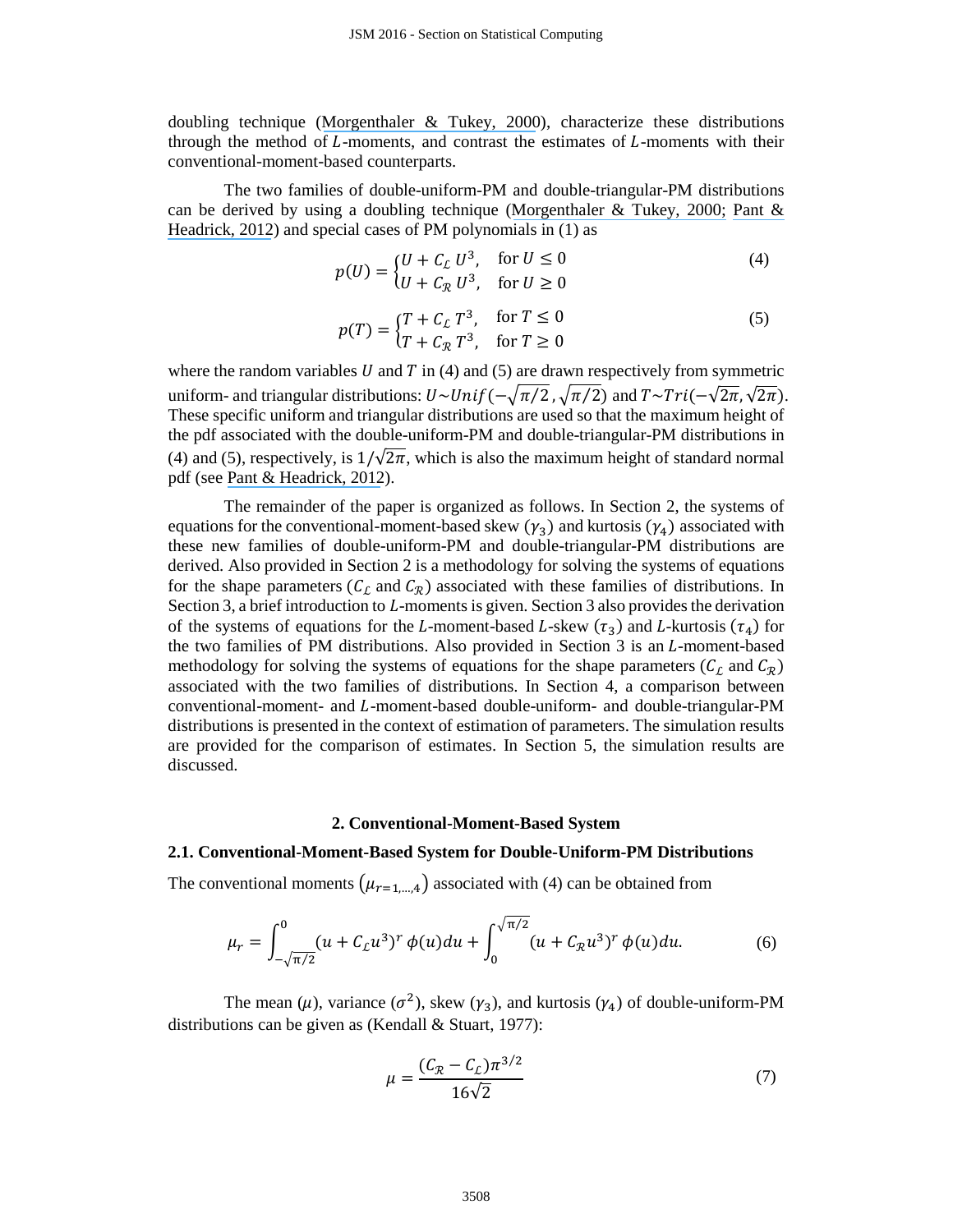$$
\sigma^2 = \frac{\pi}{6} + \frac{1}{20} (C_{\mathcal{L}} + C_{\mathcal{R}}) \pi^2 + \frac{(25C_{\mathcal{L}}^2 + 14C_{\mathcal{L}}C_{\mathcal{R}} + 25C_{\mathcal{R}}^2) \pi^3}{3584}
$$
(8)

$$
\gamma_3 = -[6\sqrt{105}(C_{\mathcal{L}} - C_{\mathcal{R}})\pi \left(4480 + 9\pi \left(224(C_{\mathcal{L}} + C_{\mathcal{R}}) + 3\pi (9C_{\mathcal{L}}^2 ++ 14C_{\mathcal{L}} C_{\mathcal{R}} + 9C_{\mathcal{R}}^2)\right)\right)]/[8960 + 3\pi \left(896(C_{\mathcal{L}} + C_{\mathcal{R}}) + 5\pi (25C_{\mathcal{L}}^2 ++ 14C_{\mathcal{L}} C_{\mathcal{R}} + 25C_{\mathcal{R}}^2)\right)]^{3/2}
$$
\n(9)

 $\gamma_4 = [6\{-2296053760 - 984023040(C_L + C_R)\pi$ 

+ 512512(67
$$
C_L^2
$$
 - 966 $C_L C_R$  + 67 $C_R^2$ ) $\pi^2$  (10)  
+ 174720( $C_L$  +  $C_R$ )(491 $C_L^2$  - 854 $C_L C_R$  + 491 $C_R^2$ ) $\pi^3$   
+ 165(65773 $C_L^4$  + 26572 $C_L^3 C_R$  - 82290 $C_L^2 C_R^2$   
+ 26572 $C_L C_R^3$  + 65773 $C_R^4$ ) $\pi^4$ ]  
/[143(8960 + 3 $\pi$ (896( $C_L$  +  $C_R$ ) + 5 $\pi$ (25 $C_L^2$  + 14 $C_L C_R$   
+ 25 $C_R^2$ )))<sup>2</sup>]

# **2.2. Conventional-Moment-Based System for Double-Triangular-PM Distributions**

The conventional moments  $(\mu_{r=1,\dots,4})$  associated with (5) can be obtained from

$$
\mu_r = \int_{-\sqrt{2\pi}}^0 (t + C_{\mathcal{L}} t^3)^r \, \phi(t) dt + \int_0^{\sqrt{2\pi}} (t + C_{\mathcal{R}} t^3)^r \, \phi(t) dt. \tag{11}
$$

The mean ( $\mu$ ), variance ( $\sigma^2$ ), skew ( $\gamma_3$ ), and kurtosis ( $\gamma_4$ ) of double-triangular-PM distributions can be given as (Kendall & Stuart, 1977):

$$
\mu = \frac{(C_{\mathcal{R}} - C_{\mathcal{L}})\pi^{3/2}}{5\sqrt{2}}
$$
\n(12)

$$
\sigma^2 = \frac{\pi (350 + 280\pi (C_L + C_{\mathcal{R}}) + 3\pi^2 (43C_L^2 + 14C_L C_{\mathcal{R}} + 43C_{\mathcal{R}}^2))}{1050} \tag{13}
$$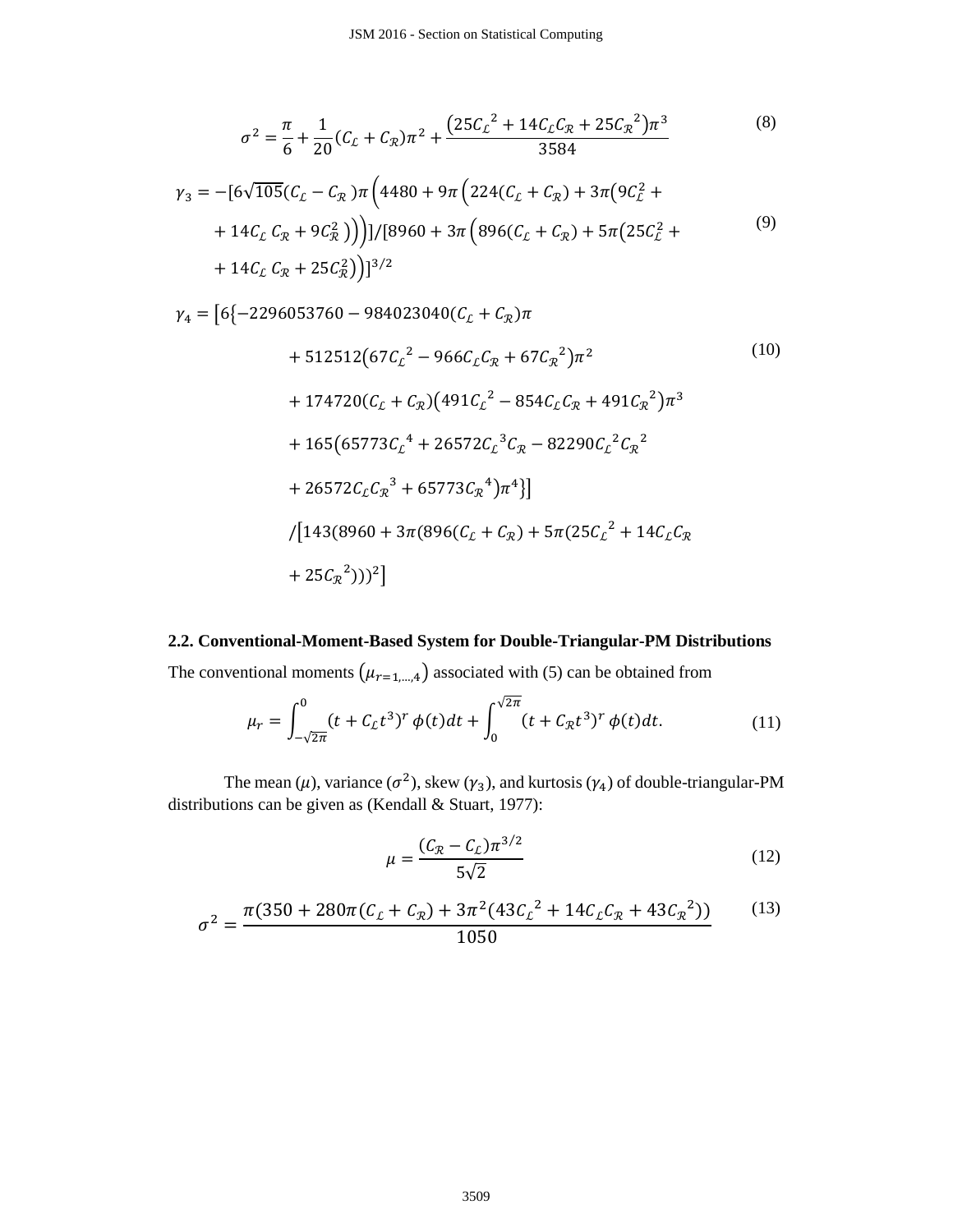$$
\gamma_3 = -[2\sqrt{21}(C_L - C_{\mathcal{R}})\pi (10725
$$
  
+ 2\pi (7315(C\_L + C\_{\mathcal{R}})  
+ 81\pi (38C\_L<sup>2</sup> + 49C\_L C\_{\mathcal{R}} + 38C\_{\mathcal{R}}<sup>2</sup>)))]  
/[11{(350 + 280\pi(C\_L + C\_{\mathcal{R}})  
+ 3\pi<sup>2</sup>(43C\_L<sup>2</sup> + 14C\_L C\_{\mathcal{R}} + 43C\_{\mathcal{R}}<sup>2</sup>)})<sup>3/2</sup>]

 $\gamma_4 = [6\{-1751750 + 1001000\pi(C_L + C_R) + 200200\pi^2(55C_L^2)]$  $-17C_{L}C_{R} + 55C_{R}^{2}) + 3640\pi^{3}(C_{L} + C_{R})(3887C_{L}^{2})$  $-4074C_{L}C_{R} + 3887C_{R}^{2}) + 3\pi^{4}(1803829C_{L}^{4})$ 

$$
+502684C_{L}^{3}C_{R} - 598026C_{L}^{2}C_{R}^{2} + 502684C_{L}C_{R}^{3}
$$

- $+ 1803829 C_{\mathcal{R}}^4$ }}
- $/[143(350 + 280\pi(C_L + C_{R}) + 3\pi^2(43C_L^2 + 14C_LC_R)]$  $+43C_{\mathcal{R}}^2$ ))<sup>2</sup>]

(15)

The conventional-moment-based procedure for simulating the double-uniformand double-triangular-PM distributions involves a moment-matching approach in which specified values of skew  $(\gamma_3)$  and kurtosis  $(\gamma_4)$  are substituted on the left-hand sides of  $(9)$ — $(10)$  and  $(14)$ — $(15)$ , respectively, and then these systems are simultaneously solved for the shape parameters ( $C_{\mathcal{L}}$  and  $C_{\mathcal{R}}$ ). The solved values of  $C_{\mathcal{L}}$  and  $C_{\mathcal{R}}$  can be substituted into (7)—(8) and (12)—(13), respectively, to determine the values of mean and variance associated with the double-uniform- and double-triangular-PM distributions. The solved values of  $C_L$  and  $C_R$  can be substituted into (3) to plot the pdfs associated with the corresponding distribution. For example, the pdf of double-uniform-PM distribution in Fig. 1 (Panel B) was plotted by first substituting the solved values of  $C_{\mathcal{L}} = 2.558204$  and  $C_{\mathcal{R}}$  = 7.098050 into (4) for generating the double-uniform-PM distribution with  $\gamma_3$  =  $\gamma_4 = 1.2$ , and subsequently substituting it into (3) for the parametric form of pdf.

The boundary graphs plotted in  $|\gamma_3| - \gamma_4$  plane in Figure 2 (Panel A and Panel B) can be used for finding possible combinations of skew  $(\gamma_3)$  and kurtosis  $(\gamma_4)$  associated with conventional-moment-based double-uniform- and double-triangular-PM distributions. Fig. 2 (Panel A) shows the boundary graph for possible combinations of skew  $(\gamma_3)$  and kurtosis  $(\gamma_4)$  associated with a valid double-uniform-PM distribution, where the values of  $|\gamma_3|$  range between 0 and 2.0573 and those of  $\gamma_4$  range between -1.2 to 3.2381. Fig. 2 (Panel B) shows the boundary graph for possible combinations of skew  $(\gamma_3)$  and kurtosis  $(\gamma_4)$  associated with a valid double-triangular-PM distribution, where the values of  $|\gamma_3|$ range between 0 and 3.5007 and those of  $\gamma_4$  range between -0.6 to 13.6443.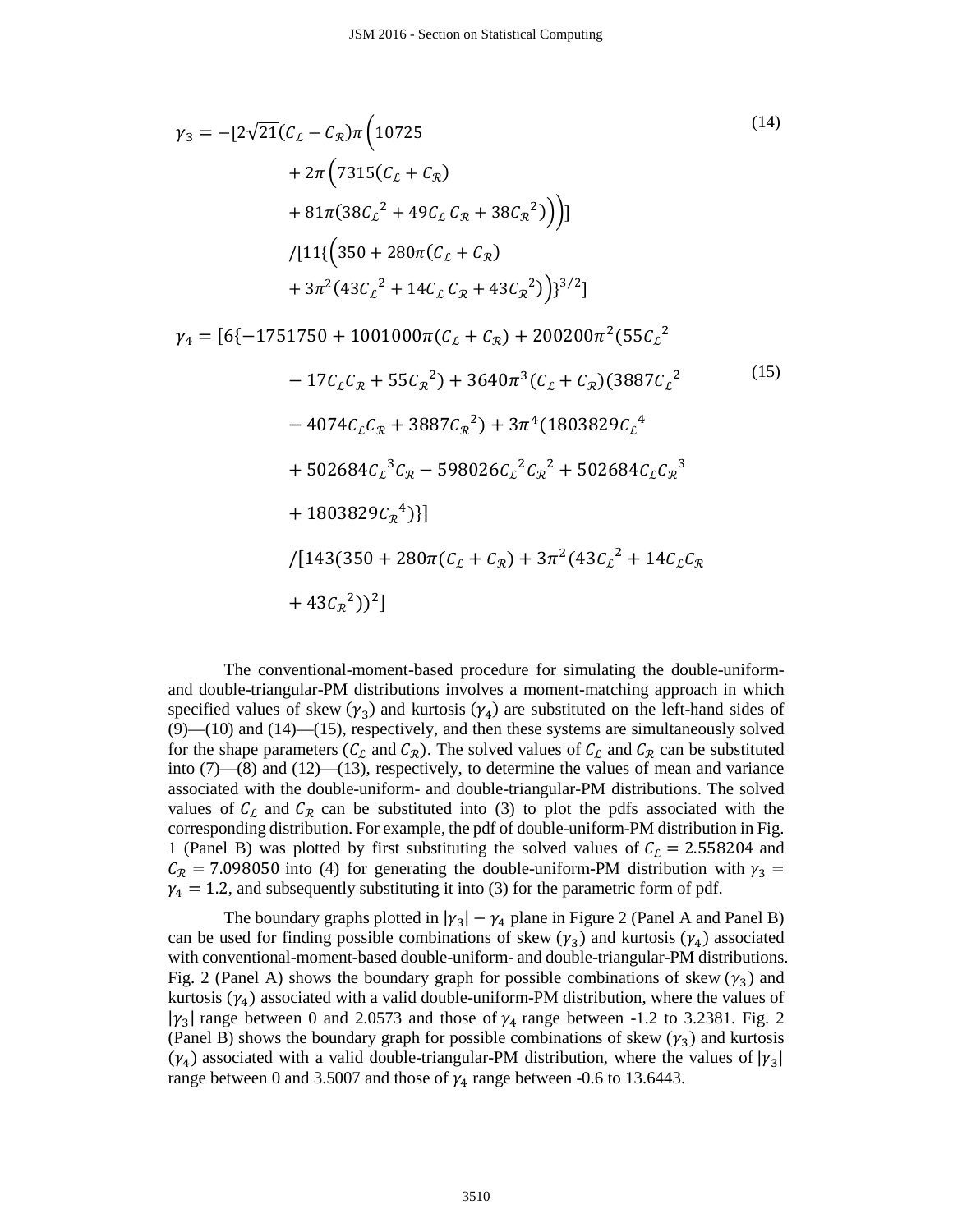

**Figure 2**. Boundary graphs of the regions for possible combinations of (absolute value) skew ( $|\gamma_3|$ ) and kurtosis ( $\gamma_4$ ) for the double-uniform- (Panel A) and the double-triangular-(Panel B) PM distributions.

#### **3. -Moment-Based Methodology**

# **3.1. General Definition**

-moments can be expressed as a linear combination of probability weighted moments (PWMs). Let X be a random variable with the pdf  $f(x)$ , cdf  $F(x)$ , and the quantile function  $F^{-1}(x)$ . Then, the PWMs associated with X can be defined as (Hosking & Wallis, [1997](https://www.researchgate.net/publication/269864369_Regional_Frequency_Analysis_An_Approach_Based_on_L-Moments?el=1_x_8&enrichId=rgreq-00d976458d24f28527bbb3bc3bf5431b-XXX&enrichSource=Y292ZXJQYWdlOzMxMTMyNjQ5NztBUzo0MzQ5NDExNTk4NDE3OTNAMTQ4MDcwOTQ2MTY5Nw==))

$$
\beta_r = \int F^{-1}(x) (F(x))^r f(x) dx \qquad (16)
$$

Then, the first four L-moments based on the first four PWMs  $(\beta_{r=0,1,2,3})$  from (16) are expressed in their simplified forms as (Hosking & Wallis, 1997, pp. 20-22)

$$
\lambda_1 = \beta_0 \tag{17}
$$

$$
\lambda_2 = 2\beta_1 - \beta_0 \tag{18}
$$

$$
\lambda_3 = 6\beta_2 - 6\beta_1 + \beta_0 \tag{19}
$$

$$
\lambda_4 = 20\beta_3 - 30\beta_2 + 12\beta_1 - \beta_0 \tag{20}
$$

The notations  $\lambda_1$  and  $\lambda_2$  denote the location and scale parameters. In the literature of L-moments,  $\lambda_1$  is called the L-location (which is equal to the arithmetic mean) and  $\lambda_2$  $(0, 0)$  is called the *L*-scale, which is one-half of Gini's coefficient of mean difference (Kendall & Stuart, 1977, pp. 47-48). Dimensionless  $L$ -moment ratios (i.e.,  $L$ -skew and  $L$ kurtosis) are defined as the ratios of higher-order L-moments (i.e.,  $\lambda_3$  and  $\lambda_4$ ) to  $\lambda_2$ . Thus,  $\tau_3 = \lambda_3/\lambda_2$  and  $\tau_4 = \lambda_4/\lambda_2$  are, respectively, the indices of L-skew and L-kurtosis. In general, these indices of L-skew and L-kurtosis are bounded such that  $|\tau_3| < 1$  and  $|\tau_4| <$ 1, and as in conventional-moment theory, a symmetric distribution has L-skew ( $\tau_3$ ) = 0 (Headrick, 2011).

Empirical  $L$ -moments for a sample  $(n)$  of real data, are computed as a linear combination of the sample order statistics  $X_{1:n} \leq X_{2:n} \leq \cdots \leq X_{n:n}$ . The unbiased sample estimates of the PWMs are given as (Hosking, 1990; Headrick, 2011):

$$
\hat{\beta}_r = \frac{1}{n} \sum_{i=r+1}^n \frac{(i-1)(i-2)\dots(i-r)}{(n-1)(n-2)\dots(n-r)} X_{i:n}
$$
\n(21)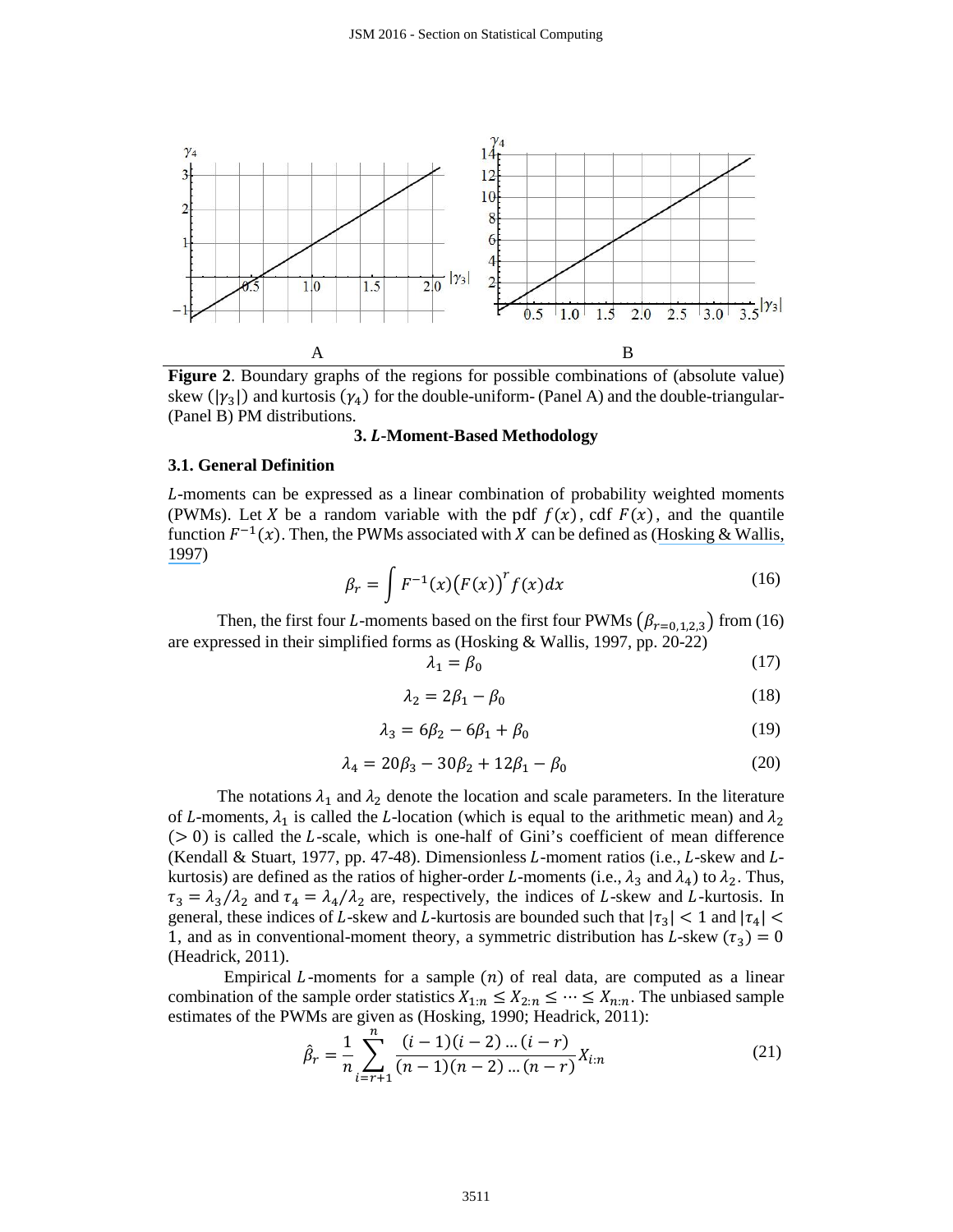where  $r = 0, 1, 2, 3$ . Here,  $\beta_0$  is the sample mean. The first four sample L-moments  $(\lambda_1, \lambda_2, \lambda_3, \lambda_4)$  are obtained by substituting  $\beta_r$  instead of  $\beta_r$  in equations (17)–(20). The symbols used for the sample L-moment ratios (i.e., L-skew and L-kurtosis) are  $\hat{\tau}_3$  and  $\hat{\tau}_4$ , where  $\hat{\tau}_3 = \lambda_3 / \lambda_2$  and  $\hat{\tau}_4 = \lambda_4 / \lambda_2$ .

# **3.2. -Moment-Based System for Double-Uniform-PM Distributions**

The L-moment-based system of equations for the double-uniform-PM distributions can be derived by first defining the PWMs based on (16) in terms of  $p(U)$  in (4) and the standard uniform pdf  $\phi(u) = 1/\sqrt{2\pi}$  and cdf  $\Phi(u) = (u + \sqrt{\pi/2})/\sqrt{2\pi}$  as

$$
\beta_r = \int_{-\sqrt{\frac{\pi}{2}}}^{0} (u + C_L u^3) \{\Phi(u)\}^r \phi(u) du + \int_{0}^{\sqrt{\frac{\pi}{2}}} (u + C_R u^3) \{\Phi(u)\}^r \phi(u) du.
$$
 (22)

Integrating (22) for  $\beta_{r=0,1,2,3}$  and substituting into (17)—(20) yields the first four L-moments; which are eventually substituted into the formulae for L-skew  $(\tau_3)$  and Lkurtosis  $(\tau_4)$  to obtain the following system of equations:

$$
\lambda_1 = \frac{(C_{\mathcal{R}} - C_{\mathcal{L}})\pi^{3/2}}{16\sqrt{2}}
$$
\n(23)

$$
\lambda_2 = \frac{\sqrt{\pi} (20 + 3\pi (C_L + C_{\mathcal{R}}))}{60\sqrt{2}}
$$
 (24)

$$
\tau_3 = \frac{15(C_R - C_L)\pi}{24(C_L + C_R)\pi + 160}
$$
\n(25)

$$
\tau_4 = \frac{6(C_L + C_R)\pi}{21(C_L + C_R)\pi + 140} \tag{26}
$$

The solutions for  $C_{\mathcal{L}}$  and  $C_{\mathcal{R}}$  for a valid double-uniform-PM distribution can also be determined by evaluating the following expressions for specified values of  $\tau_3$  and  $\tau_4$ :

$$
C_{\mathcal{L}} = \frac{2(16\tau_3 - 35\tau_4)}{3\pi(7\tau_4 - 2)}\tag{27}
$$

$$
C_{\mathcal{R}} = \frac{2(16\tau_3 + 35\tau_4)}{3\pi(2 - 7\tau_4)}\tag{28}
$$

#### **3.3. -Moment-Based System for Double-Triangular-PM Distributions**

The L-moment-based system of equations for the double-triangular-PM distributions can be derived by first defining the PWMs based on (16) in terms of  $p(T)$  in (5) and then by integrating the following integral: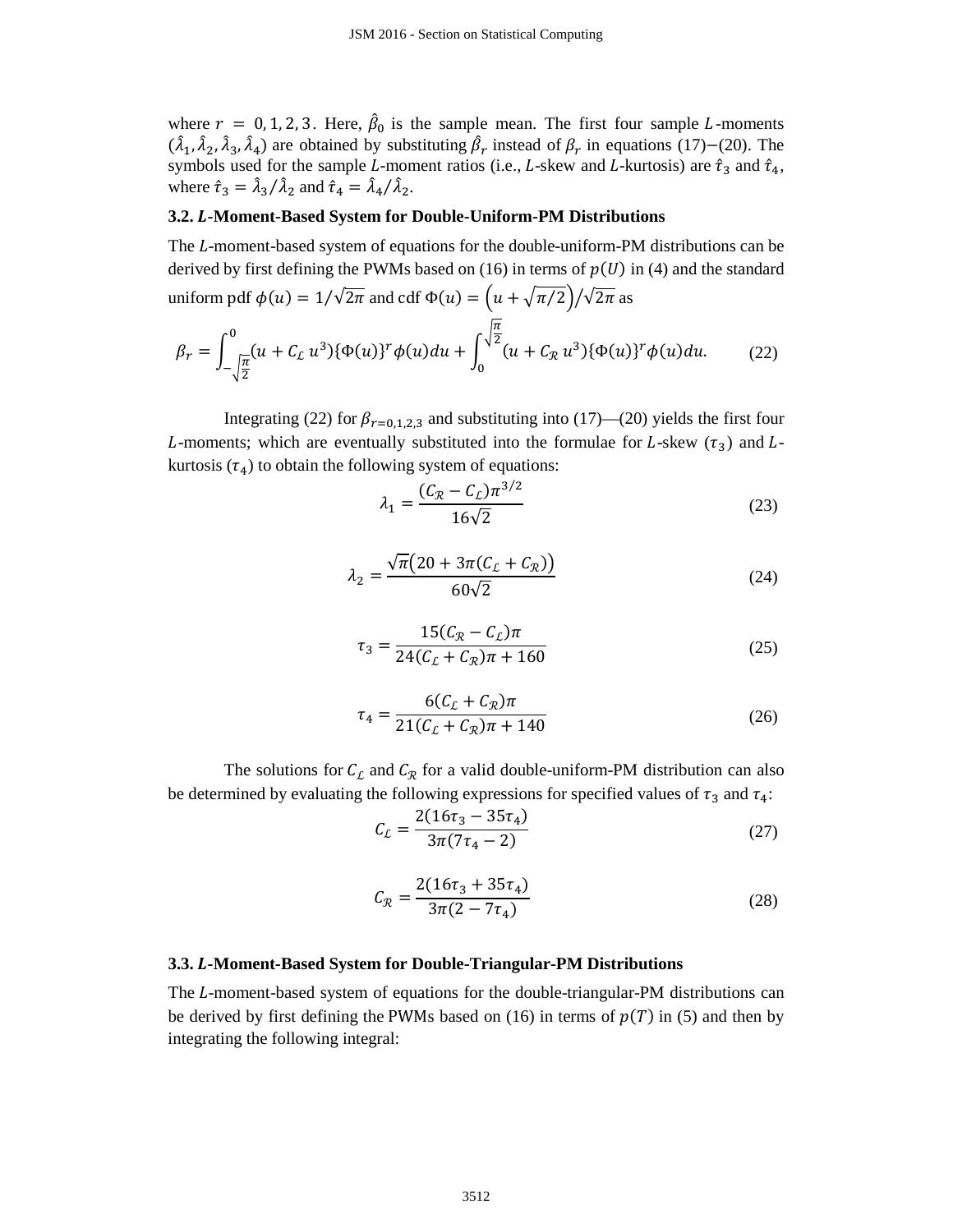$$
\beta_r = \int_{-\sqrt{2\pi}}^0 (t + C_L t^3) {\{\Phi(t)\}}^r \phi(t) dt + \int_0^{\sqrt{2\pi}} (t + C_R t^3) {\{\Phi(t)\}}^r \phi(t) dt.
$$
 (29)

where  $\phi(t)$  and  $\Phi(t)$  are the standard triangular pdf and cdf, defined as:  $\phi(t) =$  $\big\{$  $(\sqrt{2\pi} + t)/2\pi$ , for  $t \leq 0$  $(\sqrt{2\pi}-t)/2\pi$ , for  $t > 0$ and  $\Phi(t) = \begin{cases} (\sqrt{2\pi} + t)^2 / 4\pi, & \text{for } t \leq 0 \\ (\sqrt{2\pi} + t)^2 / 4\pi, & \text{for } t \leq 0 \end{cases}$  $1 - (\sqrt{2\pi} - t)^2 / 4\pi$ , for  $t > 0$ .

Integrating (29) for  $\beta_{r=0,1,2,3}$  and substituting into (17)—(20) yields the first four L-moments; which are eventually substituted into the formulae for L-skew  $(\tau_3)$  and Lkurtosis  $(\tau_4)$  to obtain the following system of equations:

$$
\lambda_1 = \frac{(C_{\mathcal{R}} - C_{\mathcal{L}})\pi^{3/2}}{5\sqrt{2}}
$$
\n(30)

$$
\lambda_2 = \frac{\sqrt{\pi} \left( 49 + 18\pi (C_L + C_{\mathcal{R}}) \right)}{105\sqrt{2}}
$$
\n(31)

$$
\tau_3 = \frac{53\pi (C_R - C_L)}{72\pi (C_L + C_R) + 196} \tag{32}
$$

$$
\tau_4 = \frac{1116\pi (C_L + C_R) + 583}{2376\pi (C_L + C_R) + 6468} \tag{33}
$$

The solutions for  $C_L$  and  $C_R$  for a valid double-triangular-PM distribution can be determined by evaluating the following expressions for specified values of  $\tau_3$  and  $\tau_4$ :

$$
C_{L} = \frac{(30899 + 176760\tau_{3} - 342804\tau_{4})}{3816\pi(66\tau_{4} - 31)}
$$
(34)

$$
C_{\mathcal{R}} = \frac{(30899 - 176760\tau_3 - 342804\tau_4)}{3816\pi(66\tau_4 - 31)}\tag{35}
$$

For specified values of L-skew ( $\tau_3$ ) and L-kurtosis ( $\tau_4$ ) associated with the valid double-uniform- and double-triangular-PM distributions, the systems of equations (25)— (26) and (32)—(33) can be simultaneously solved for the values of shape parameters ( $C_L$ and  $C_{\mathcal{R}}$ ). Alternatively, the specified values of L-skew ( $\tau_3$ ) and L-kurtosis ( $\tau_4$ ) associated with the valid double-uniform- and double-triangular-PM distributions can be directly substituted into (27)—(28) and (34)—(35), respectively, to obtain the values of  $C_{\mathcal{L}}$  and  $C_{\mathcal{R}}$ . The solved values of  $C_L$  and  $C_R$  can be substituted into (4) and (5), respectively, for generating the double-uniform- and double-triangular-PM distributions. Further, the solved values of  $C_{\mathcal{L}}$  and  $C_{\mathcal{R}}$  can be substituted into (23)—(24) and (30)—(31) to determine the values of mean or L-location ( $\lambda_1$ ) and L-scale ( $\lambda_2$ ) associated with the double-uniformand double-triangular-PM distributions, respectively.

The boundary graphs in Figure 3 (Panel A and Panel B) can be used for finding possible combinations of L-skew ( $\tau_3$ ) and L-kurtosis ( $\tau_4$ ) associated with the L-momentbased valid double-uniform- and double-triangular-PM distributions. Fig. 3 (Panel A) shows the boundary graph for possible combinations of L-skew ( $\tau_3$ ) and L-kurtosis ( $\tau_4$ )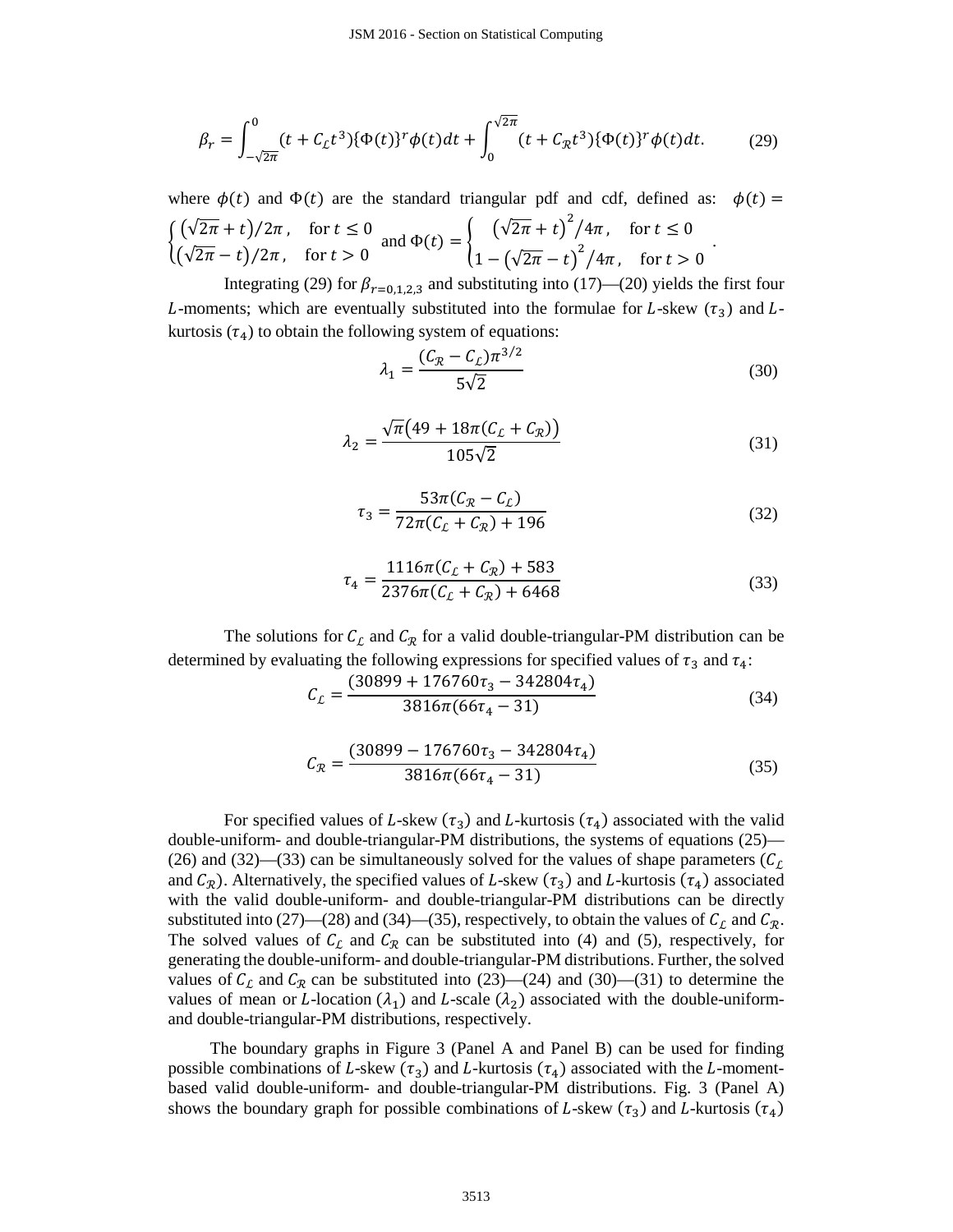associated with a valid double-uniform-PM distribution, where the values of  $|\tau_3|$  range between 0 and 0.625 and those of  $\tau_4$  range between 0 and 0.2857. Fig. 3 (Panel B) shows the boundary graph for possible combinations of L-skew ( $\tau_3$ ) and L-kurtosis ( $\tau_4$ ) associated with a valid double-triangular-PM distribution, where the values of  $|\tau_3|$  range between 0 and 0.7361 and those of  $\tau_4$  range between 0.0901 to 0.4697.



**Figure 3:** Boundary graphs of the regions for possible combinations of (absolute value) L-skew ( $|\tau_3|$ ) and L-kurtosis ( $\tau_4$ ) for the double-uniform- (Panel A) and the doubletriangular- (Panel B) PM distributions.

In the next section, examples are provided to demonstrate the aforementioned methodology and the advantages of  $L$ -moment-based procedure over the conventionalmoment-based procedure in the contexts of estimation of parameters.

## **4. Comparison of -Moments with Conventional Moments: Estimation**

In the context of estimation of parameters, an example is provided in Figure 4 and Tables 2-3 to demonstrate the advantages of *L*-moment-based procedure over the conventionalmoment-based procedure. Given in Fig. 4 (Panel B) are the pdfs of four distributions of which the first two (Distributions 1 and 2) are the double-uniform-PM and the last two (Distributions 3 and 4) are the double-triangular-PM distributions. The values of conventional-moment- and L-moment-based parameters of skew  $(\gamma_3)$  and L-skew  $(\tau_3)$ , kurtosis ( $\gamma_4$ ) and L-kurtosis ( $\tau_4$ ) along with their solved values of shape parameters ( $C_L$ and  $C_{\mathcal{R}}$ ) associated with these four distributions, are given in Fig. 4 (Panel A). The pdfs in Fig. 4 (Panel B) were plotted by first substituting the solved values of  $C_L$  and  $C_R$  into (4) and (5), respectively, to generate the double-uniform-PM and double-triangular-PM distributions and then substituting these into (3) to plot the parametric forms of pdfs associated with these four distributions.

The advantages of  $L$ -moment-based procedure over the conventional-momentbased procedure can be demonstrated in the context of estimation of parameters associated with the four distributions in Fig. 4 by considering the Monte Carlo simulation results associated with the indices for the percentage of relative bias (RB%) and standard error (SE) reported in Tables 2 and 3.

Specifically, a Fortran (Microsoft, 1994) algorithm was written to simulate 25,000 independent samples of size  $n = 25$ , and the L-moment-based estimates ( $\hat{\tau}_3$  and  $\hat{\tau}_4$ ) of Lskew and L-kurtosis ( $\tau_3$  and  $\tau_4$ ) and the conventional-moment-based estimates ( $\hat{\gamma}_3$  and  $\hat{\gamma}_4$ ) of skew and kurtosis ( $\gamma_3$  and  $\gamma_4$ ) were computed for each of the (2 × 25,000) samples based on the parameters and the values of shape parameters ( $C_{\mathcal{L}}$  and  $C_{\mathcal{R}}$ ) listed in Fig. 4 (Panel A). The estimates ( $\hat{y}_3$  and  $\hat{y}_4$ ) of  $\gamma_3$  and  $\gamma_4$  were computed based on Fisher's k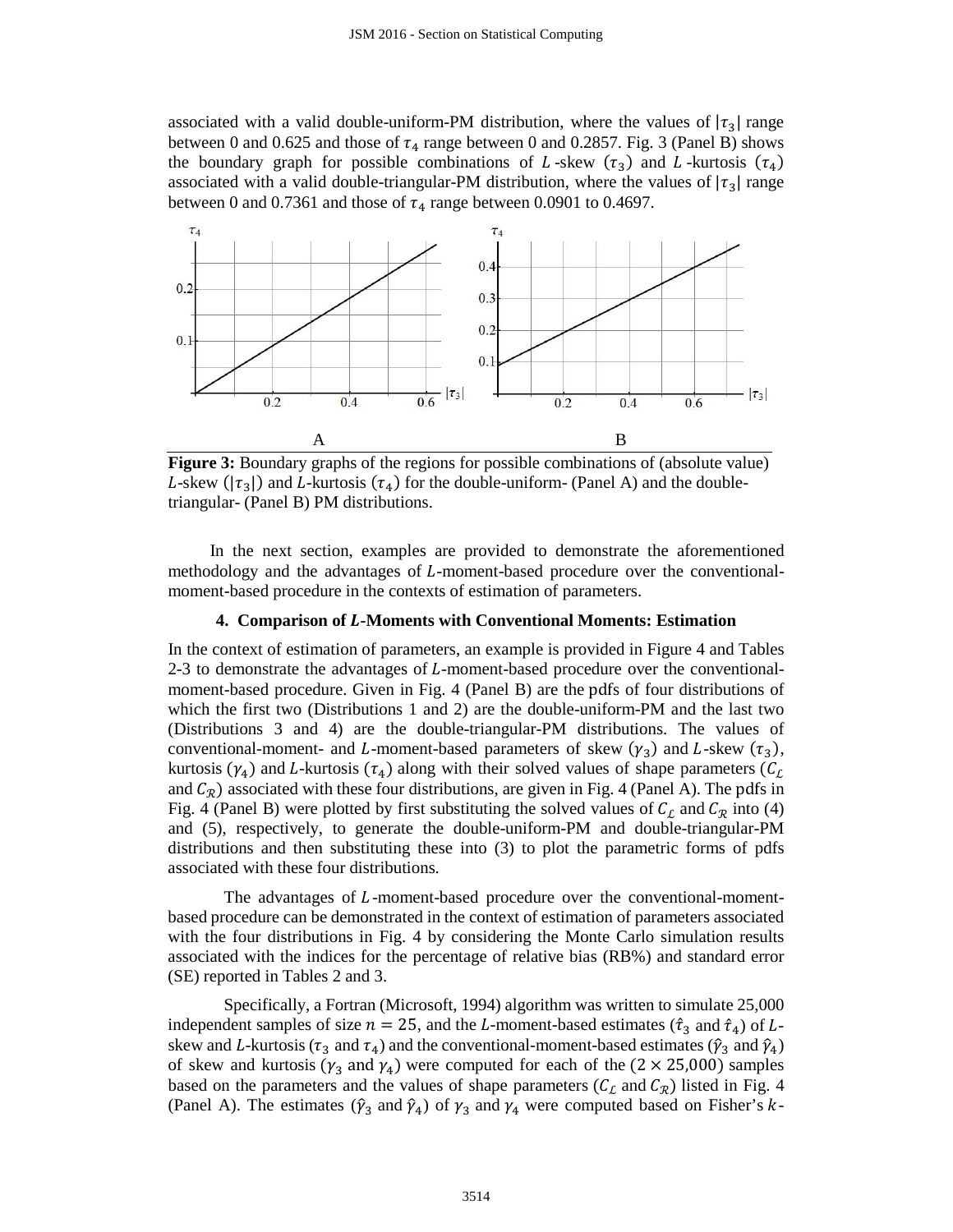statistics formulae (Kendall & Stuart, 1977, pp. 47-48), whereas the estimates ( $\hat{\tau}_3$  and  $\hat{\tau}_4$ ) of  $\tau_3$  and  $\tau_4$  were computed by substituting sample estimates of PWMs from (21) into  $(17)–(20)$  for obtaining the sample estimates of L-moments and subsequently substituting these into the formulae for estimates  $\hat{\tau}_3$  and  $\hat{\tau}_4$ . Bias-corrected accelerated bootstrapped average estimates(Estimate), associated 95% confidence intervals (95% C.I.), and standard errors (SE) were obtained for each type of estimates using 10,000 resamples via the commercial software package Spotfire S+ (TIBCO, 2008). Further, if a parameter was outside its associated 95% bootstrap C.I., then the percentage of relative bias (RB%) was computed for the estimate as

$$
RB\% = 100 \times (Estimate - Parameter)/Parameter
$$
 (36)

In order to demonstrate the advantages of  $L$ -moment-based procedure over the conventional-moment-based procedure, the results of simulation are discussed in the next section.

#### **5. Discussion and Conclusion**

This study introduced an  $L$ -moment based methodology for generating the doubleuniform- and double-triangular-PM distributions, which may be useful to researchers in any discipline for simulating non-normal distributions in their studies. One of the advantages of the L-moment-based procedure over the conventional-moment-based procedure can be expressed in the context of estimation. Inspection of Tables 2 and 3 indicates that the estimates of L-moment-based L-skew ( $\tau_3$ ) and L-kurtosis ( $\tau_4$ ) are much less biased than the conventional-moment-based estimates of skew  $(\gamma_3)$  and kurtosis  $(\gamma_4)$ when samples are drawn from the distributions with more severe departures from normality. For example, for samples of size  $n = 25$ , the estimates of  $\gamma_3$  and  $\gamma_4$  for Distribution 4 in Fig. 4 were, on average, 81.06% and 65.67% of their associated parameters, whereas the estimates of  $\tau_3$  and  $\tau_4$  were 96.72% and 103.06% of their associated parameters. This advantage of  $L$ -moment-based estimates can also be expressed by comparing their relative standard errors (RSEs), where RSE = {(SE/Estimate)  $\times$  100}. Comparing Tables 2 and 3, it is evident that the estimators of  $\tau_3$  and  $\tau_4$  are more efficient as their RSEs are considerably smaller than the RSEs associated with the conventional-moment-based estimators of  $\gamma_3$  and  $\gamma_4$ . For example, in terms of Distribution 4 in Fig. 4, inspection of Tables 2 and 3 (for  $n = 25$ ), indicates that RSE measures of: RSE  $(\hat{\tau}_3) = 0.14\%$  and RSE ( $\hat{\tau}_4$ ) = 0.19% are considerably smaller than the RSE measures of: RSE ( $\hat{\gamma}_3$ ) = 0.20% and RSE  $(\hat{\gamma}_4) = 0.41\%$ . This demonstrates that the estimators of  $\tau_3$  and  $\tau_4$  have more precision because they have less variance around their bootstrapped estimates.

In summary, the proposed  $L$ -moment-based procedure is an attractive alternative to the conventional-moment-based procedure in the context of double-uniform- and double-triangular-PM distributions. In particular, the  $L$ -moment-based procedure has distinct advantages when distributions with large departures from normality are used. Finally, we note that Mathematica (Wolfram, 2012) source codes are available from the authors for implementing both the  $L$ -moment-based and conventional-moment-based procedures.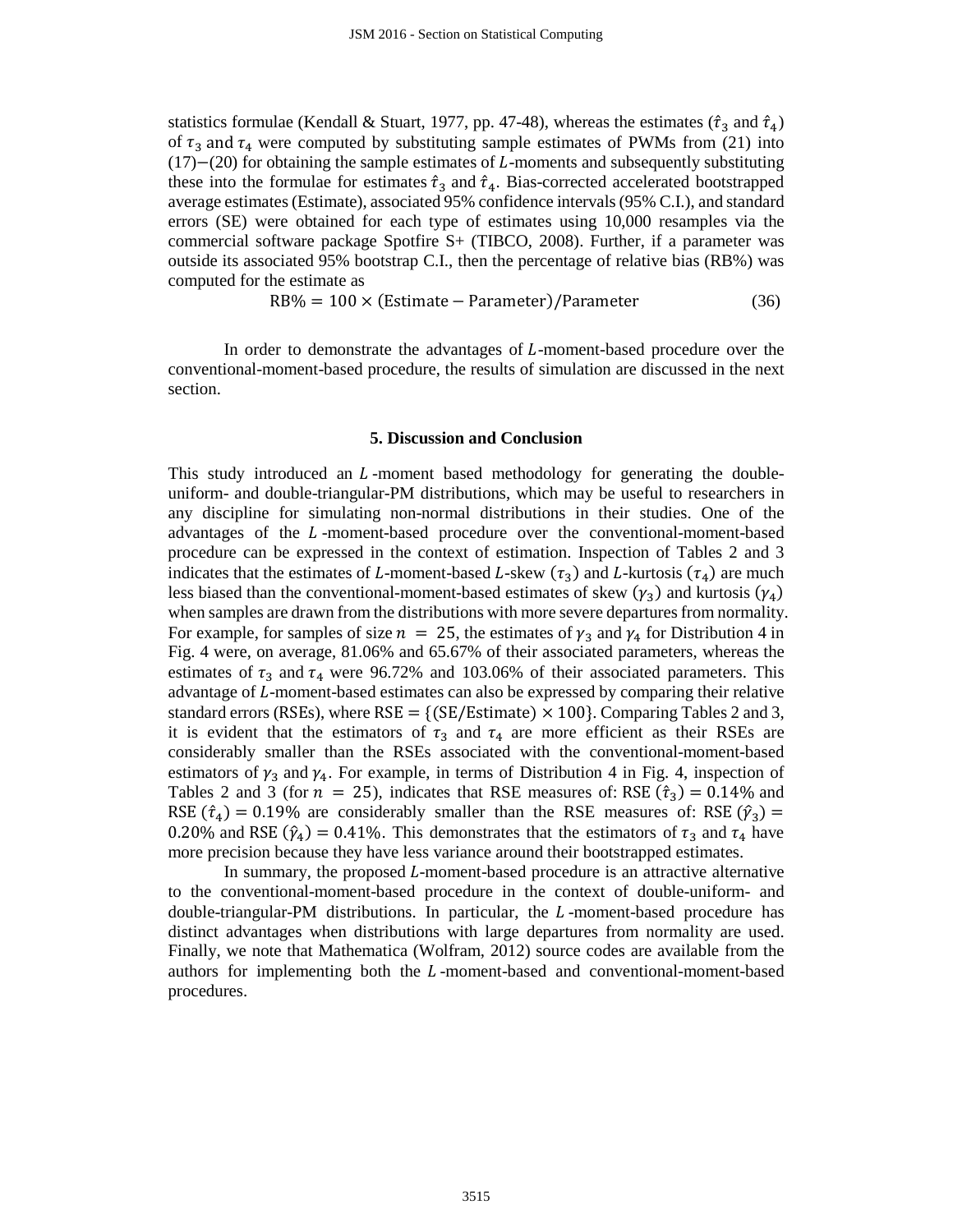

Figure 4: The parameters of skew (L-skew), kurtosis (L-kurtosis), and the solved values of shape parameters ( $C_L$  and  $C_R$ ) of the four distributions are shown in Panel A. The corresponding pdfs are shown in Panel B. Distributions 1 and 2 are the double-uniform-PM distributions, whereas Distributions 3 and 4 are double-triangular-PM distributions.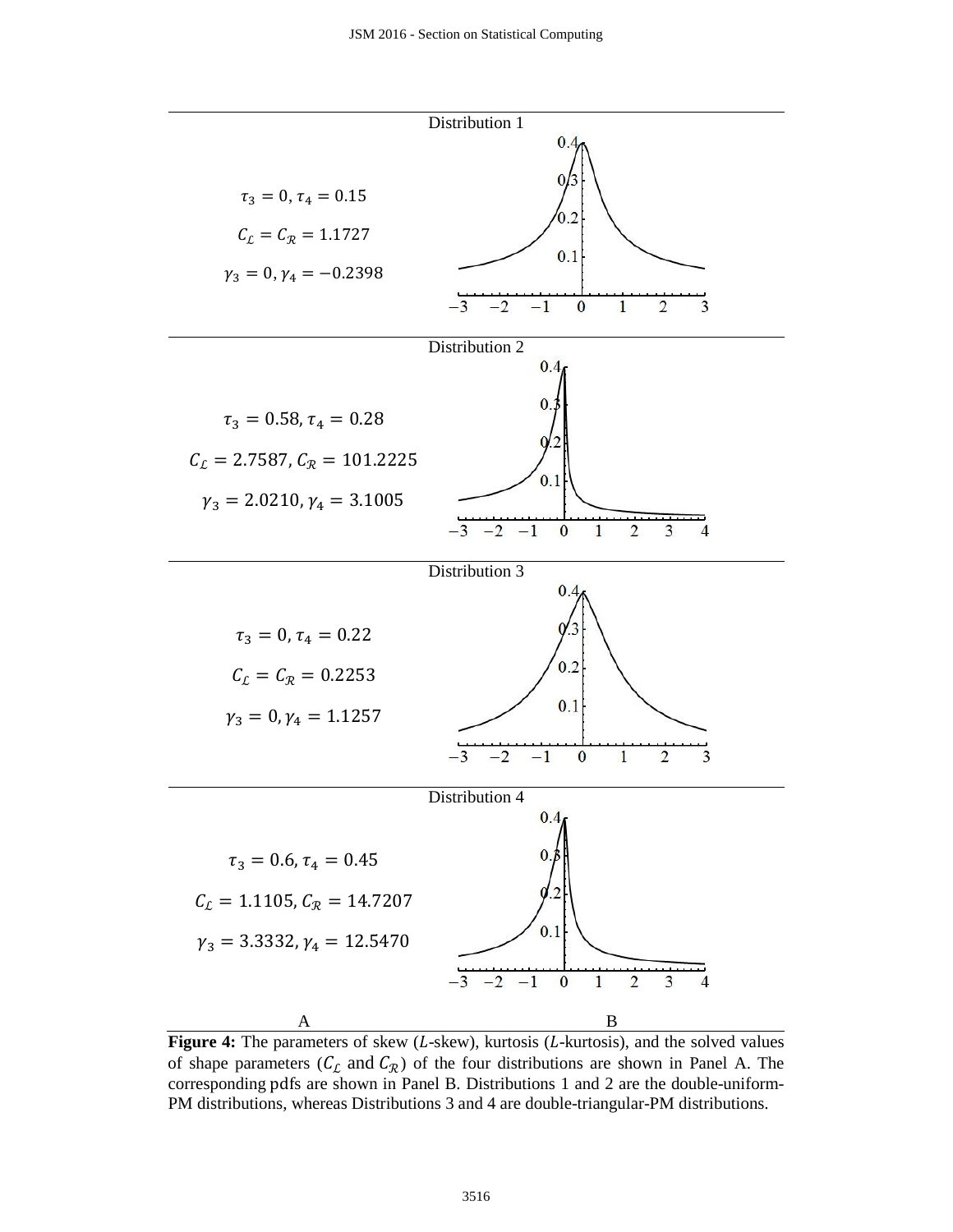| Dist. | Parameter         | Estimate | 95% C.I.          | <b>SE</b> | $RB\%$  |
|-------|-------------------|----------|-------------------|-----------|---------|
| 1     | $\tau_3=0$        | 0.0005   | $-0.0005, 0.0015$ | 0.0005    |         |
|       | $\tau_{4} = 0.15$ | 0.1564   | 0.1555, 0.1573    | 0.0005    | 4.27    |
| 2     | $\tau_3 = 0.58$   | 0.5968   | 0.5956, 0.5980    | 0.0006    | 2.90    |
|       | $\tau_4 = 0.28$   | 0.3145   | 0.3125, 0.3164    | 0.0010    | 12.32   |
| 3     | $\tau_3=0$        | 0.0009   | $-0.0005, 0.0025$ | 0.0008    |         |
|       | $\tau_4 = 0.22$   | 0.2216   | 0.2207, 0.2226    | 0.0005    | 0.73    |
| 4     | $\tau_3 = 0.6$    | 0.5803   | 0.5788, 0.5818    | 0.0008    | $-3.28$ |
|       | $\tau_4 = 0.45$   | 0.4638   | 0.4620, 0.4655    | 0.0009    | 3.07    |

**Table 2.** The estimates of L-skew  $(\tau_3)$  and L-kurtosis  $(\tau_4)$  for the distributions in Fig. 4. Each estimate was based on a sample size of  $n = 25$ .

**Table 3.** The estimates of skew  $(\gamma_3)$  and kurtosis  $(\gamma_4)$  for the distributions in Fig. 4.

| Each estimate was based on a sample size of $n = 25$ . |                      |           |                    |           |          |  |  |  |
|--------------------------------------------------------|----------------------|-----------|--------------------|-----------|----------|--|--|--|
| Dist.                                                  | Parameter            | Estimate  | 95% C.I.           | <b>SE</b> | RB%      |  |  |  |
| 1                                                      | $y_3 = 0$            | 0.0029    | $-0.0017, 0.0074$  | 0.0023    |          |  |  |  |
|                                                        | $\gamma_4 = -0.2398$ | $-0.0155$ | $-0.0244, -0.0069$ | 0.0045    | $-93.54$ |  |  |  |
| 2                                                      | $y_3 = 2.0210$       | 2.1030    | 2.0951, 2.1117     | 0.0042    | 4.06     |  |  |  |
|                                                        | $v_4 = 3.1005$       | 4.2020    | 4.1560, 4.2536     | 0.0249    | 35.53    |  |  |  |
| 3                                                      | $\gamma_3=0$         | 0.0072    | $-0.0015, 0.0156$  | 0.0043    |          |  |  |  |
|                                                        | $v_4 = 1.1257$       | 1.1190    | 1.1023, 1.1352     | 0.0084    | $-0.60$  |  |  |  |
| 4                                                      | $\gamma_3 = 3.3332$  | 2.7020    | 2.6911, 2.7120     | 0.0053    | $-18.94$ |  |  |  |
|                                                        | $y_4 = 12.5470$      | 8.2400    | 8.1740, 8.3074     | 0.0340    | $-34.33$ |  |  |  |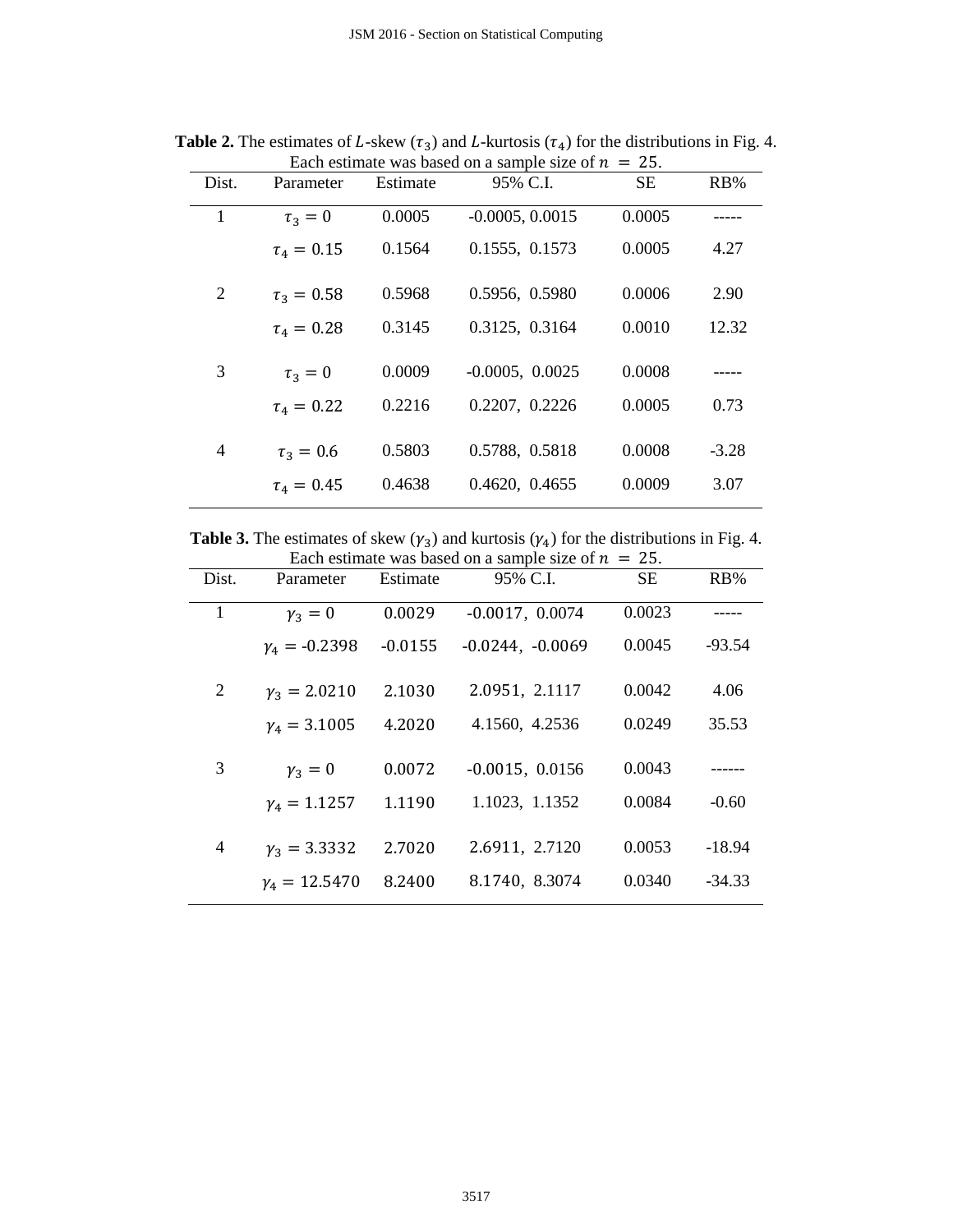#### **References**

- [Affleck-Graves, J., & MacDonald, B. \(1989\). Nonnormalities and tests of asset pricing](https://www.researchgate.net/publication/4992215_Nonnormalities_and_Tests_of_Asset_Pricing_Theories?el=1_x_8&enrichId=rgreq-00d976458d24f28527bbb3bc3bf5431b-XXX&enrichSource=Y292ZXJQYWdlOzMxMTMyNjQ5NztBUzo0MzQ5NDExNTk4NDE3OTNAMTQ4MDcwOTQ2MTY5Nw==) theories. *Journal of Finance*, *44*[\(4\), 889–908.](https://www.researchgate.net/publication/4992215_Nonnormalities_and_Tests_of_Asset_Pricing_Theories?el=1_x_8&enrichId=rgreq-00d976458d24f28527bbb3bc3bf5431b-XXX&enrichSource=Y292ZXJQYWdlOzMxMTMyNjQ5NztBUzo0MzQ5NDExNTk4NDE3OTNAMTQ4MDcwOTQ2MTY5Nw==)
- [Beasley, T. M., & Zumbo, B. D. \(2003\). Comparison of aligned Friedman rank and](https://www.researchgate.net/publication/4897666_Comparison_of_aligned_Friedman_rank_and_parametric_methods_for_testing_interactions_in_split-plot_designs?el=1_x_8&enrichId=rgreq-00d976458d24f28527bbb3bc3bf5431b-XXX&enrichSource=Y292ZXJQYWdlOzMxMTMyNjQ5NztBUzo0MzQ5NDExNTk4NDE3OTNAMTQ4MDcwOTQ2MTY5Nw==) [parametric methods for testing interactions in split-plot designs.](https://www.researchgate.net/publication/4897666_Comparison_of_aligned_Friedman_rank_and_parametric_methods_for_testing_interactions_in_split-plot_designs?el=1_x_8&enrichId=rgreq-00d976458d24f28527bbb3bc3bf5431b-XXX&enrichSource=Y292ZXJQYWdlOzMxMTMyNjQ5NztBUzo0MzQ5NDExNTk4NDE3OTNAMTQ4MDcwOTQ2MTY5Nw==) *Computational [Statistics and Data Analysis](https://www.researchgate.net/publication/4897666_Comparison_of_aligned_Friedman_rank_and_parametric_methods_for_testing_interactions_in_split-plot_designs?el=1_x_8&enrichId=rgreq-00d976458d24f28527bbb3bc3bf5431b-XXX&enrichSource=Y292ZXJQYWdlOzMxMTMyNjQ5NztBUzo0MzQ5NDExNTk4NDE3OTNAMTQ4MDcwOTQ2MTY5Nw==)*, *42*(4), 569-593.
- Berkovits, I, Hancock, G. R., & Nevitt, [J. \(2000\). Bootstrap resampling approaches for](https://www.researchgate.net/publication/241752222_Bootstrap_Resampling_Approaches_for_Repeated_Measure_Designs_Relative_Robustness_to_Sphericity_and_Normality_Violations?el=1_x_8&enrichId=rgreq-00d976458d24f28527bbb3bc3bf5431b-XXX&enrichSource=Y292ZXJQYWdlOzMxMTMyNjQ5NztBUzo0MzQ5NDExNTk4NDE3OTNAMTQ4MDcwOTQ2MTY5Nw==) [repeated measures designs: relative robustness to sphericity and normality violations.](https://www.researchgate.net/publication/241752222_Bootstrap_Resampling_Approaches_for_Repeated_Measure_Designs_Relative_Robustness_to_Sphericity_and_Normality_Violations?el=1_x_8&enrichId=rgreq-00d976458d24f28527bbb3bc3bf5431b-XXX&enrichSource=Y292ZXJQYWdlOzMxMTMyNjQ5NztBUzo0MzQ5NDExNTk4NDE3OTNAMTQ4MDcwOTQ2MTY5Nw==) *[Educational and Psychological Measurement](https://www.researchgate.net/publication/241752222_Bootstrap_Resampling_Approaches_for_Repeated_Measure_Designs_Relative_Robustness_to_Sphericity_and_Normality_Violations?el=1_x_8&enrichId=rgreq-00d976458d24f28527bbb3bc3bf5431b-XXX&enrichSource=Y292ZXJQYWdlOzMxMTMyNjQ5NztBUzo0MzQ5NDExNTk4NDE3OTNAMTQ4MDcwOTQ2MTY5Nw==)*, *60*(6), 877-892.
- Fleishman, [A. I. \(1978\). A method for simulating non-normal distributions.](https://www.researchgate.net/publication/24062335_A_method_for_simulating_non-normal_distributions?el=1_x_8&enrichId=rgreq-00d976458d24f28527bbb3bc3bf5431b-XXX&enrichSource=Y292ZXJQYWdlOzMxMTMyNjQ5NztBUzo0MzQ5NDExNTk4NDE3OTNAMTQ4MDcwOTQ2MTY5Nw==) *Psychometrika*, *43*[\(4\), 521–532.](https://www.researchgate.net/publication/24062335_A_method_for_simulating_non-normal_distributions?el=1_x_8&enrichId=rgreq-00d976458d24f28527bbb3bc3bf5431b-XXX&enrichSource=Y292ZXJQYWdlOzMxMTMyNjQ5NztBUzo0MzQ5NDExNTk4NDE3OTNAMTQ4MDcwOTQ2MTY5Nw==)
- Harwell, M. R., & Serlin, [R. C. \(1988\). An empirical study of a proposed test of](https://www.researchgate.net/publication/232497923_An_Empirical_Study_of_a_Proposed_Test_of_Nonparametric_Analysis_of_Covariance?el=1_x_8&enrichId=rgreq-00d976458d24f28527bbb3bc3bf5431b-XXX&enrichSource=Y292ZXJQYWdlOzMxMTMyNjQ5NztBUzo0MzQ5NDExNTk4NDE3OTNAMTQ4MDcwOTQ2MTY5Nw==) [nonparametric analysis of covariance.](https://www.researchgate.net/publication/232497923_An_Empirical_Study_of_a_Proposed_Test_of_Nonparametric_Analysis_of_Covariance?el=1_x_8&enrichId=rgreq-00d976458d24f28527bbb3bc3bf5431b-XXX&enrichSource=Y292ZXJQYWdlOzMxMTMyNjQ5NztBUzo0MzQ5NDExNTk4NDE3OTNAMTQ4MDcwOTQ2MTY5Nw==) *Psychological Bulletin*, *104*(2), 268-281.
- Headrick, T. C. (2010). *[Statistical Simulation: Power Method Polynomials and Other](https://www.researchgate.net/publication/224983250_Statistical_Simulation_Power_Method_Polynomials_and_Other_Transformations?el=1_x_8&enrichId=rgreq-00d976458d24f28527bbb3bc3bf5431b-XXX&enrichSource=Y292ZXJQYWdlOzMxMTMyNjQ5NztBUzo0MzQ5NDExNTk4NDE3OTNAMTQ4MDcwOTQ2MTY5Nw==) Transformations*[. Boca Raton, FL: Chapman & Hall/CRC.](https://www.researchgate.net/publication/224983250_Statistical_Simulation_Power_Method_Polynomials_and_Other_Transformations?el=1_x_8&enrichId=rgreq-00d976458d24f28527bbb3bc3bf5431b-XXX&enrichSource=Y292ZXJQYWdlOzMxMTMyNjQ5NztBUzo0MzQ5NDExNTk4NDE3OTNAMTQ4MDcwOTQ2MTY5Nw==)
- Headrick, T. C.  $(2011)$ . A characterization of power method transformations through  $L$ moments. *[Journal of Probability and Statistics](https://www.researchgate.net/publication/224983251_A_Characterization_of_Power_Method_Transformations_through_L-Moments?el=1_x_8&enrichId=rgreq-00d976458d24f28527bbb3bc3bf5431b-XXX&enrichSource=Y292ZXJQYWdlOzMxMTMyNjQ5NztBUzo0MzQ5NDExNTk4NDE3OTNAMTQ4MDcwOTQ2MTY5Nw==)*, vol., 2011, 22 pages, [doi:10.1155/2011/497463.](https://www.researchgate.net/publication/224983251_A_Characterization_of_Power_Method_Transformations_through_L-Moments?el=1_x_8&enrichId=rgreq-00d976458d24f28527bbb3bc3bf5431b-XXX&enrichSource=Y292ZXJQYWdlOzMxMTMyNjQ5NztBUzo0MzQ5NDExNTk4NDE3OTNAMTQ4MDcwOTQ2MTY5Nw==)
- [Headrick, T. C., & Kowalchuk, R. K. \(2007\). The power method transformation: Its](https://www.researchgate.net/publication/224983243_The_power_method_transformation_It) [probability density function, and its further use for fitting data.](https://www.researchgate.net/publication/224983243_The_power_method_transformation_It) *Journal of Statistical [Computation and Simulation](https://www.researchgate.net/publication/224983243_The_power_method_transformation_It)*, 77, 229-249.
- Headrick, T. C., & [Rotou, O. \(2001\). An investigation of the rank transformation in](https://www.researchgate.net/publication/4896005_An_investigation_of_the_rank_transformation_in_multiple_regression?el=1_x_8&enrichId=rgreq-00d976458d24f28527bbb3bc3bf5431b-XXX&enrichSource=Y292ZXJQYWdlOzMxMTMyNjQ5NztBUzo0MzQ5NDExNTk4NDE3OTNAMTQ4MDcwOTQ2MTY5Nw==) multiple regression. *[Computational Statistics and Data Analysis](https://www.researchgate.net/publication/4896005_An_investigation_of_the_rank_transformation_in_multiple_regression?el=1_x_8&enrichId=rgreq-00d976458d24f28527bbb3bc3bf5431b-XXX&enrichSource=Y292ZXJQYWdlOzMxMTMyNjQ5NztBUzo0MzQ5NDExNTk4NDE3OTNAMTQ4MDcwOTQ2MTY5Nw==)*, *38*(2), 203-225.
- Headrick, T. C., & Sawilowsky, [S. S. \(2000\). Properties of the rank transformation in](https://www.researchgate.net/publication/224862758_Properties_of_the_rank_transformation_in_factorial_analysis_of_covariance?el=1_x_8&enrichId=rgreq-00d976458d24f28527bbb3bc3bf5431b-XXX&enrichSource=Y292ZXJQYWdlOzMxMTMyNjQ5NztBUzo0MzQ5NDExNTk4NDE3OTNAMTQ4MDcwOTQ2MTY5Nw==)  factorial analysis of covariance. *[Communications in Statistics: Simulation and](https://www.researchgate.net/publication/224862758_Properties_of_the_rank_transformation_in_factorial_analysis_of_covariance?el=1_x_8&enrichId=rgreq-00d976458d24f28527bbb3bc3bf5431b-XXX&enrichSource=Y292ZXJQYWdlOzMxMTMyNjQ5NztBUzo0MzQ5NDExNTk4NDE3OTNAMTQ4MDcwOTQ2MTY5Nw==)  Computation*, *29*[\(4\), 1059–1087.](https://www.researchgate.net/publication/224862758_Properties_of_the_rank_transformation_in_factorial_analysis_of_covariance?el=1_x_8&enrichId=rgreq-00d976458d24f28527bbb3bc3bf5431b-XXX&enrichSource=Y292ZXJQYWdlOzMxMTMyNjQ5NztBUzo0MzQ5NDExNTk4NDE3OTNAMTQ4MDcwOTQ2MTY5Nw==)
- Henson, J. M., Reise, [S. P., & Kim, K. H. \(2007\). Detecting mixtures from structural model](https://www.researchgate.net/publication/280798785_Detecting_mixtures_from_structural_model_differences_using_latent_variable_mixture_modeling_A_comparison_of_relative_model_fit_statistics?el=1_x_8&enrichId=rgreq-00d976458d24f28527bbb3bc3bf5431b-XXX&enrichSource=Y292ZXJQYWdlOzMxMTMyNjQ5NztBUzo0MzQ5NDExNTk4NDE3OTNAMTQ4MDcwOTQ2MTY5Nw==) [differences using latent variable mixture modeling: A comparison of relative model fit](https://www.researchgate.net/publication/280798785_Detecting_mixtures_from_structural_model_differences_using_latent_variable_mixture_modeling_A_comparison_of_relative_model_fit_statistics?el=1_x_8&enrichId=rgreq-00d976458d24f28527bbb3bc3bf5431b-XXX&enrichSource=Y292ZXJQYWdlOzMxMTMyNjQ5NztBUzo0MzQ5NDExNTk4NDE3OTNAMTQ4MDcwOTQ2MTY5Nw==) statistics. *[Structural Equation Modeling](https://www.researchgate.net/publication/280798785_Detecting_mixtures_from_structural_model_differences_using_latent_variable_mixture_modeling_A_comparison_of_relative_model_fit_statistics?el=1_x_8&enrichId=rgreq-00d976458d24f28527bbb3bc3bf5431b-XXX&enrichSource=Y292ZXJQYWdlOzMxMTMyNjQ5NztBUzo0MzQ5NDExNTk4NDE3OTNAMTQ4MDcwOTQ2MTY5Nw==)*, *14*(2), 202-226.
- Hess, G. D., & Iwata, [S. \(1997\). Measuring and comparing business-cycle features.](https://www.researchgate.net/publication/4719658_Measuring_and_Comparing_Business-Cycle_Features?el=1_x_8&enrichId=rgreq-00d976458d24f28527bbb3bc3bf5431b-XXX&enrichSource=Y292ZXJQYWdlOzMxMTMyNjQ5NztBUzo0MzQ5NDExNTk4NDE3OTNAMTQ4MDcwOTQ2MTY5Nw==) *Journal [of Business and Economic Statistics](https://www.researchgate.net/publication/4719658_Measuring_and_Comparing_Business-Cycle_Features?el=1_x_8&enrichId=rgreq-00d976458d24f28527bbb3bc3bf5431b-XXX&enrichSource=Y292ZXJQYWdlOzMxMTMyNjQ5NztBUzo0MzQ5NDExNTk4NDE3OTNAMTQ4MDcwOTQ2MTY5Nw==)*, *15*(4), 432-444.
- Hodis, F. (2008). *Simulating univariate and multivariate non-normal distributions based on a system of power method distributions* (Unpublished doctoral dissertation). Southern Illinois University, Carbondale.
- [Hodis, F. A., Headrick, T. C., & Sheng, Y. \(2012\). Power method distributions through](https://www.researchgate.net/publication/224983259_Power_method_distributions_through_conventional_moments_and_L-moments?el=1_x_8&enrichId=rgreq-00d976458d24f28527bbb3bc3bf5431b-XXX&enrichSource=Y292ZXJQYWdlOzMxMTMyNjQ5NztBUzo0MzQ5NDExNTk4NDE3OTNAMTQ4MDcwOTQ2MTY5Nw==)  conventional moments and *L*-moments. *[Applied Mathematical Sciences](https://www.researchgate.net/publication/224983259_Power_method_distributions_through_conventional_moments_and_L-moments?el=1_x_8&enrichId=rgreq-00d976458d24f28527bbb3bc3bf5431b-XXX&enrichSource=Y292ZXJQYWdlOzMxMTMyNjQ5NztBUzo0MzQ5NDExNTk4NDE3OTNAMTQ4MDcwOTQ2MTY5Nw==)*, *6*(44), 2159- [2193.](https://www.researchgate.net/publication/224983259_Power_method_distributions_through_conventional_moments_and_L-moments?el=1_x_8&enrichId=rgreq-00d976458d24f28527bbb3bc3bf5431b-XXX&enrichSource=Y292ZXJQYWdlOzMxMTMyNjQ5NztBUzo0MzQ5NDExNTk4NDE3OTNAMTQ4MDcwOTQ2MTY5Nw==)
- Hodis, F., & Headrick (October, 2007). *A system of power method distributions based on the logistic, normal, and uniform distributions*. Paper presented at the annual meeting of the Mid-Western Educational Research Association, St. Louis, MO.
- Hosking, J. R. M. (1990). *L*[-moments: analysis and estimation of distributions using linear](https://www.researchgate.net/publication/239061225_L-Moment_-_Analysis_and_Estimation_of_Distributions_Using_Linear-Combinations_of_Order-Statistics?el=1_x_8&enrichId=rgreq-00d976458d24f28527bbb3bc3bf5431b-XXX&enrichSource=Y292ZXJQYWdlOzMxMTMyNjQ5NztBUzo0MzQ5NDExNTk4NDE3OTNAMTQ4MDcwOTQ2MTY5Nw==) combinations of order statistics. *[Journal of the Royal Statistical Society](https://www.researchgate.net/publication/239061225_L-Moment_-_Analysis_and_Estimation_of_Distributions_Using_Linear-Combinations_of_Order-Statistics?el=1_x_8&enrichId=rgreq-00d976458d24f28527bbb3bc3bf5431b-XXX&enrichSource=Y292ZXJQYWdlOzMxMTMyNjQ5NztBUzo0MzQ5NDExNTk4NDE3OTNAMTQ4MDcwOTQ2MTY5Nw==)*, *Series B*, *52*, [105-124.](https://www.researchgate.net/publication/239061225_L-Moment_-_Analysis_and_Estimation_of_Distributions_Using_Linear-Combinations_of_Order-Statistics?el=1_x_8&enrichId=rgreq-00d976458d24f28527bbb3bc3bf5431b-XXX&enrichSource=Y292ZXJQYWdlOzMxMTMyNjQ5NztBUzo0MzQ5NDExNTk4NDE3OTNAMTQ4MDcwOTQ2MTY5Nw==)
- Hosking, J. R. M. (1992). Moments or *L*[-moments? An example comparing two measures](https://www.researchgate.net/publication/246865259_Moments_or_L_Moments_An_Example_Comparing_Two_Measures_of_Distributional_Shape?el=1_x_8&enrichId=rgreq-00d976458d24f28527bbb3bc3bf5431b-XXX&enrichSource=Y292ZXJQYWdlOzMxMTMyNjQ5NztBUzo0MzQ5NDExNTk4NDE3OTNAMTQ4MDcwOTQ2MTY5Nw==)  [of distributional shape.](https://www.researchgate.net/publication/246865259_Moments_or_L_Moments_An_Example_Comparing_Two_Measures_of_Distributional_Shape?el=1_x_8&enrichId=rgreq-00d976458d24f28527bbb3bc3bf5431b-XXX&enrichSource=Y292ZXJQYWdlOzMxMTMyNjQ5NztBUzo0MzQ5NDExNTk4NDE3OTNAMTQ4MDcwOTQ2MTY5Nw==) *American Statistician*, *46*, 186-189.
- Hosking, J. R. M., & Wallis, J. R. (1997). *[Regional Frequency Analysis: An Approach](https://www.researchgate.net/publication/269864369_Regional_Frequency_Analysis_An_Approach_Based_on_L-Moments?el=1_x_8&enrichId=rgreq-00d976458d24f28527bbb3bc3bf5431b-XXX&enrichSource=Y292ZXJQYWdlOzMxMTMyNjQ5NztBUzo0MzQ5NDExNTk4NDE3OTNAMTQ4MDcwOTQ2MTY5Nw==)  Based on L-Moments.* [Cambridge University Press, Cambridge, UK.](https://www.researchgate.net/publication/269864369_Regional_Frequency_Analysis_An_Approach_Based_on_L-Moments?el=1_x_8&enrichId=rgreq-00d976458d24f28527bbb3bc3bf5431b-XXX&enrichSource=Y292ZXJQYWdlOzMxMTMyNjQ5NztBUzo0MzQ5NDExNTk4NDE3OTNAMTQ4MDcwOTQ2MTY5Nw==)
- Hothorn, L., & Lehmacher, [W. \(2007\). A simple testing procedure "control versus](https://www.researchgate.net/publication/242939459_A_Simple_Testing_Procedure_Control_versusk_Treatments_for_One-sided_Ordered_Alternatives_with_Application_in_Toxicology?el=1_x_8&enrichId=rgreq-00d976458d24f28527bbb3bc3bf5431b-XXX&enrichSource=Y292ZXJQYWdlOzMxMTMyNjQ5NztBUzo0MzQ5NDExNTk4NDE3OTNAMTQ4MDcwOTQ2MTY5Nw==) *k* [treatments" for one-sided ordered alternatives, with application in toxicology.](https://www.researchgate.net/publication/242939459_A_Simple_Testing_Procedure_Control_versusk_Treatments_for_One-sided_Ordered_Alternatives_with_Application_in_Toxicology?el=1_x_8&enrichId=rgreq-00d976458d24f28527bbb3bc3bf5431b-XXX&enrichSource=Y292ZXJQYWdlOzMxMTMyNjQ5NztBUzo0MzQ5NDExNTk4NDE3OTNAMTQ4MDcwOTQ2MTY5Nw==)  *[Biometrical Journal](https://www.researchgate.net/publication/242939459_A_Simple_Testing_Procedure_Control_versusk_Treatments_for_One-sided_Ordered_Alternatives_with_Application_in_Toxicology?el=1_x_8&enrichId=rgreq-00d976458d24f28527bbb3bc3bf5431b-XXX&enrichSource=Y292ZXJQYWdlOzMxMTMyNjQ5NztBUzo0MzQ5NDExNTk4NDE3OTNAMTQ4MDcwOTQ2MTY5Nw==)*, *33*(2), 179–189.